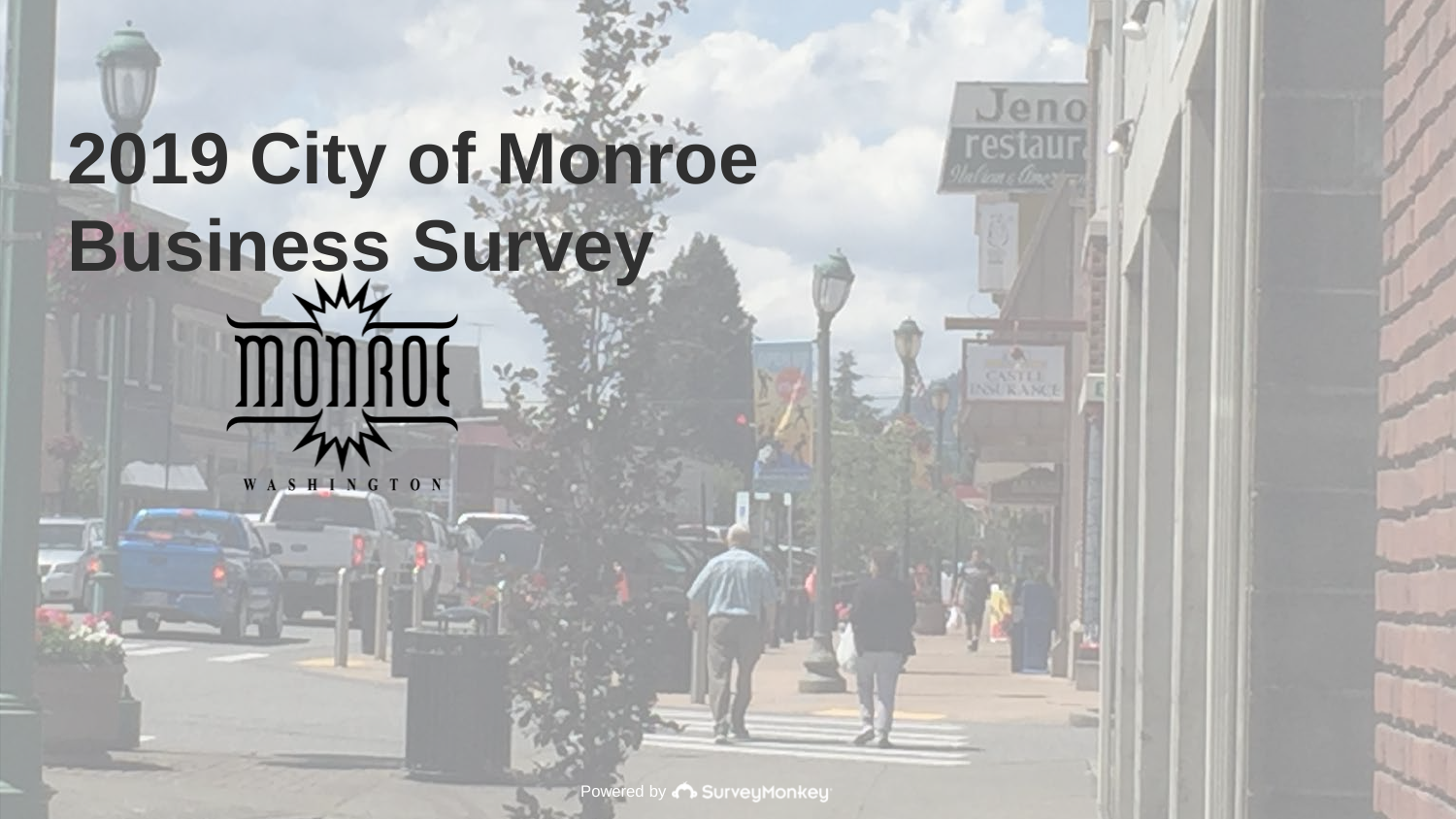

### **Message from Mayor Thomas**

A typical Monroe business is a small businesses, providing a service (retail, personal or professional) run by the owner and selling to a local market. The overall consensus is businesses are doing well; Employers are hiring and or stable in their employment and a majority are planning expansions in the next 3 years. All bodes well for the City of Monroe in the coming year. Thank you to all that participated.

The survey polls businesses in Monroe on issues that city officials deal with on a daily basis; public safety, homelessness and other efforts that impact the city's budget. The survey ensures the voice of business gets into the decision making process.

The 2019 Monroe Business Survey is concluded and results are in; Monroe's unprecedented period of growth continues.

In 2019 966 businesses were sent the survey, an increase of 33% over 2018. In spite of a larger polling, the response rate was down nearly 50%. The Economic Development Advisory Board has requested that the 2020 survey include a more robust rollout and campaign to increase participation in the survey.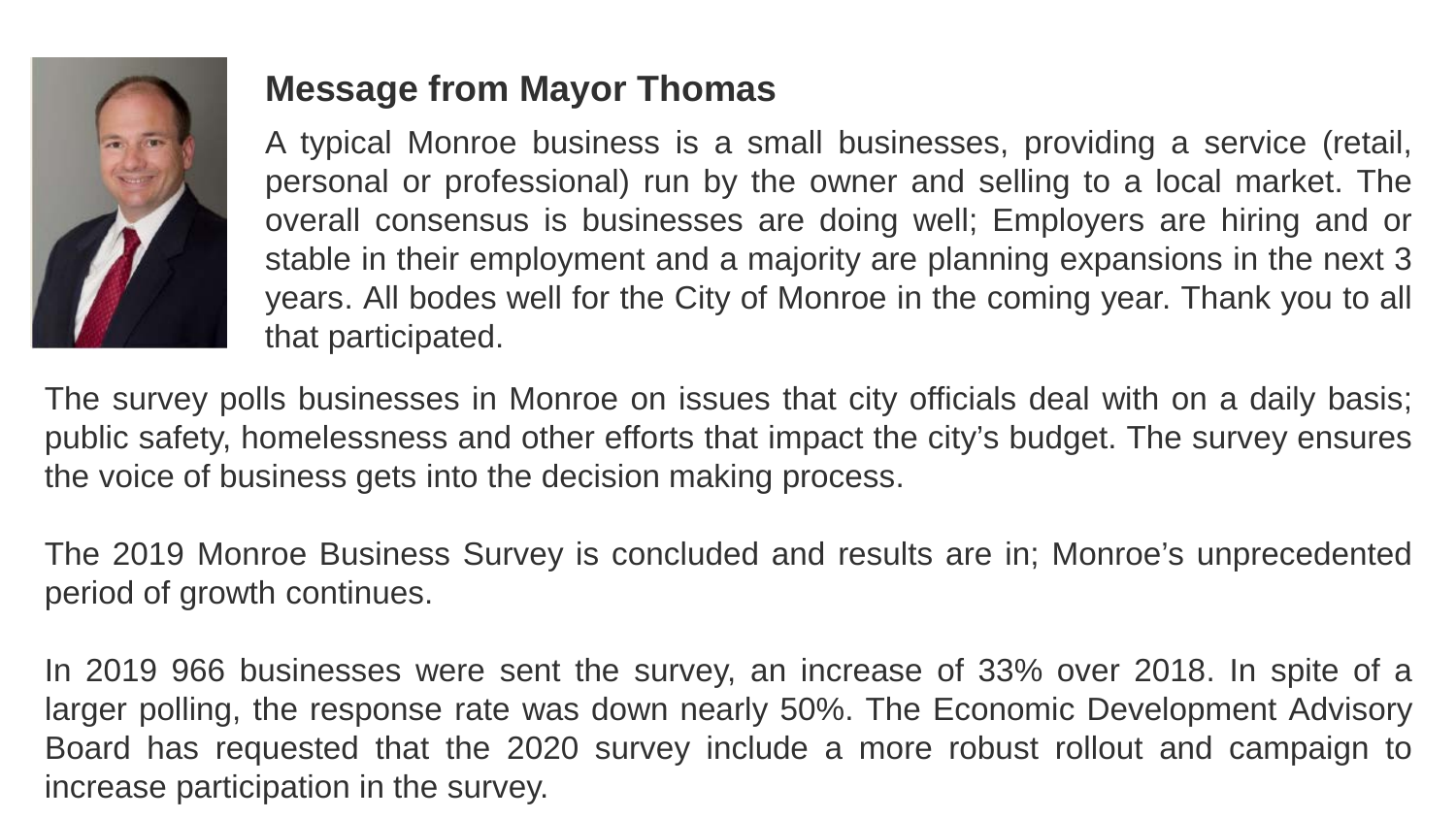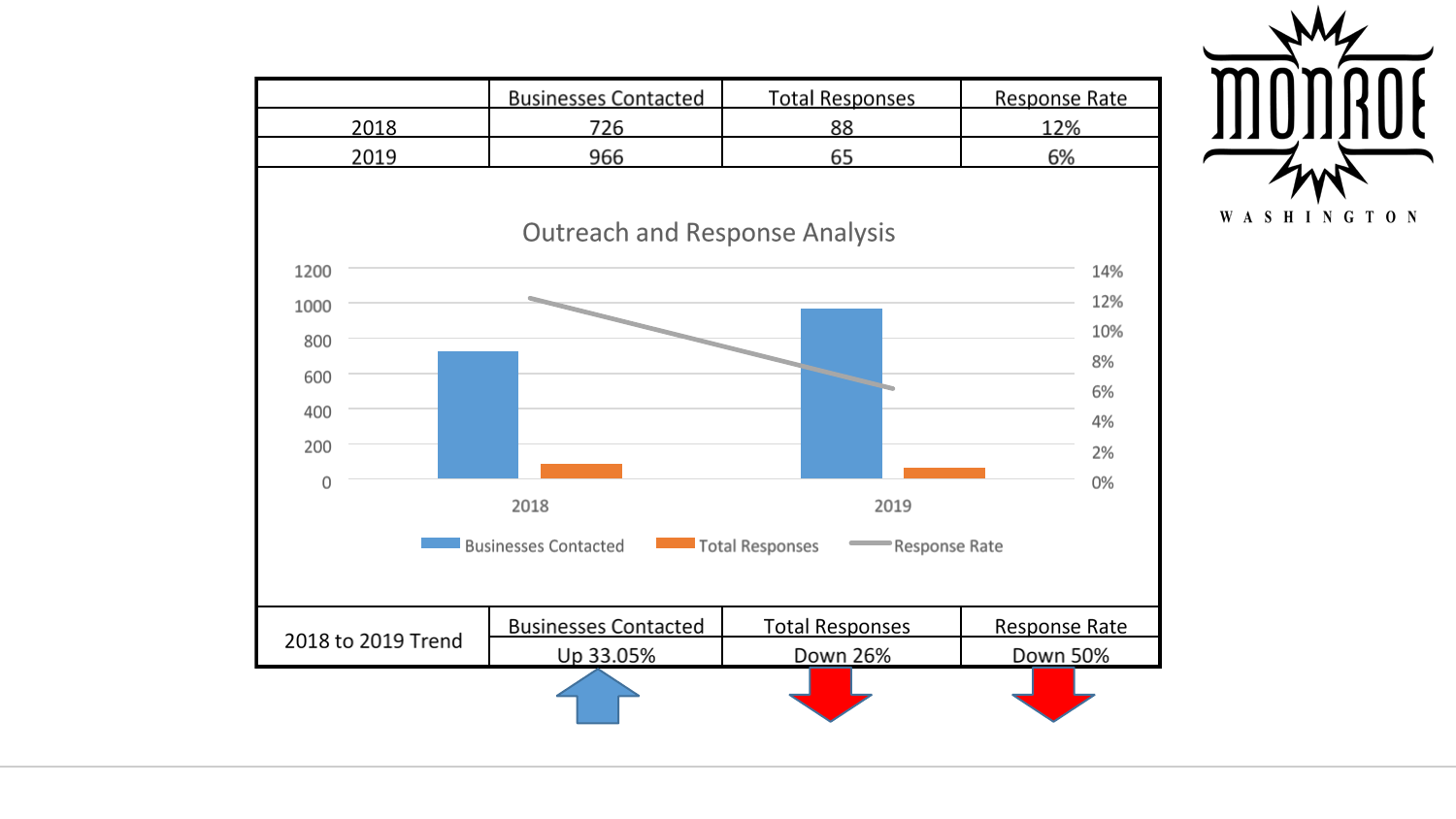### **Q8: Products/Services**



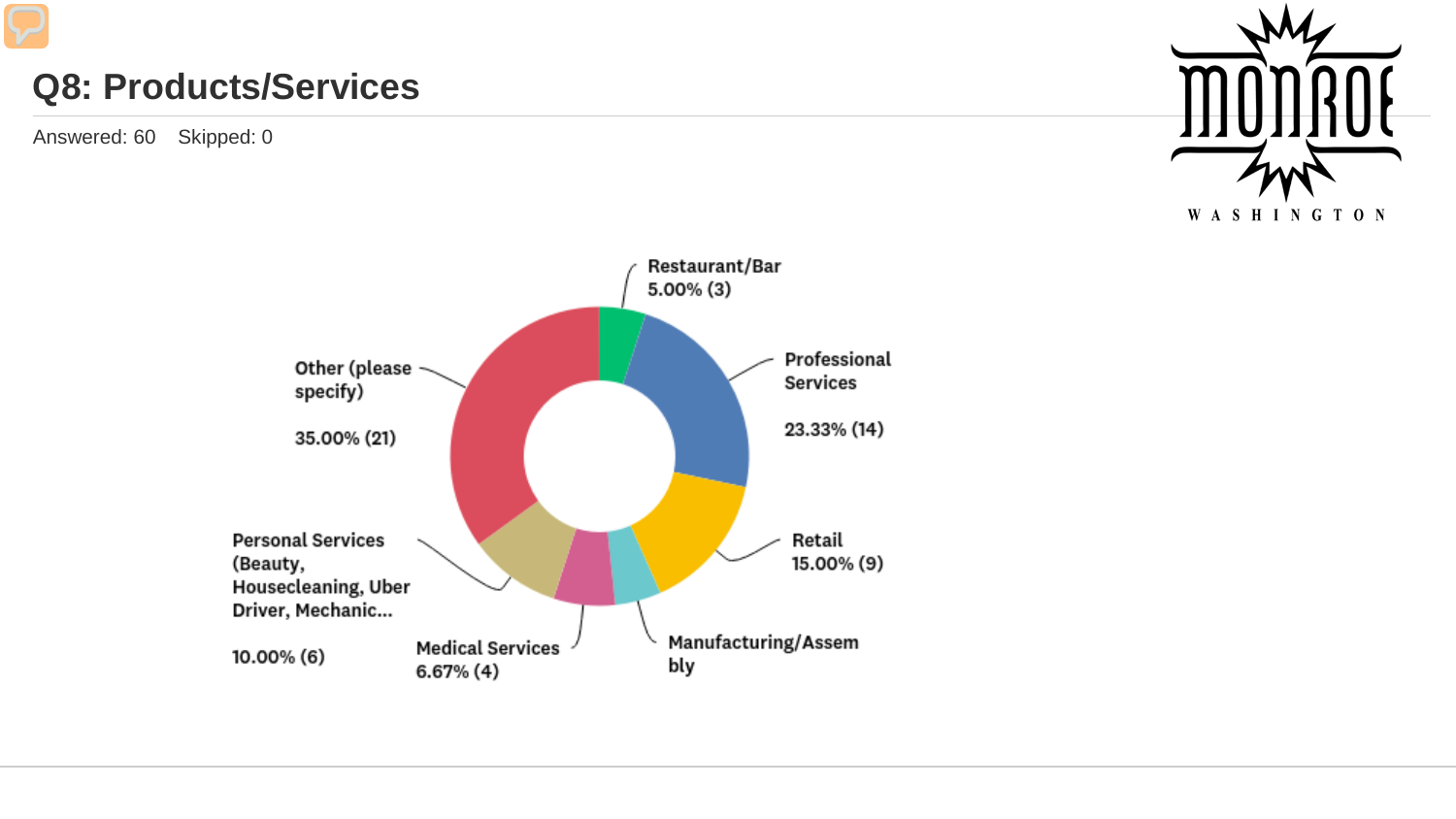### **Q9: Number of Employees**



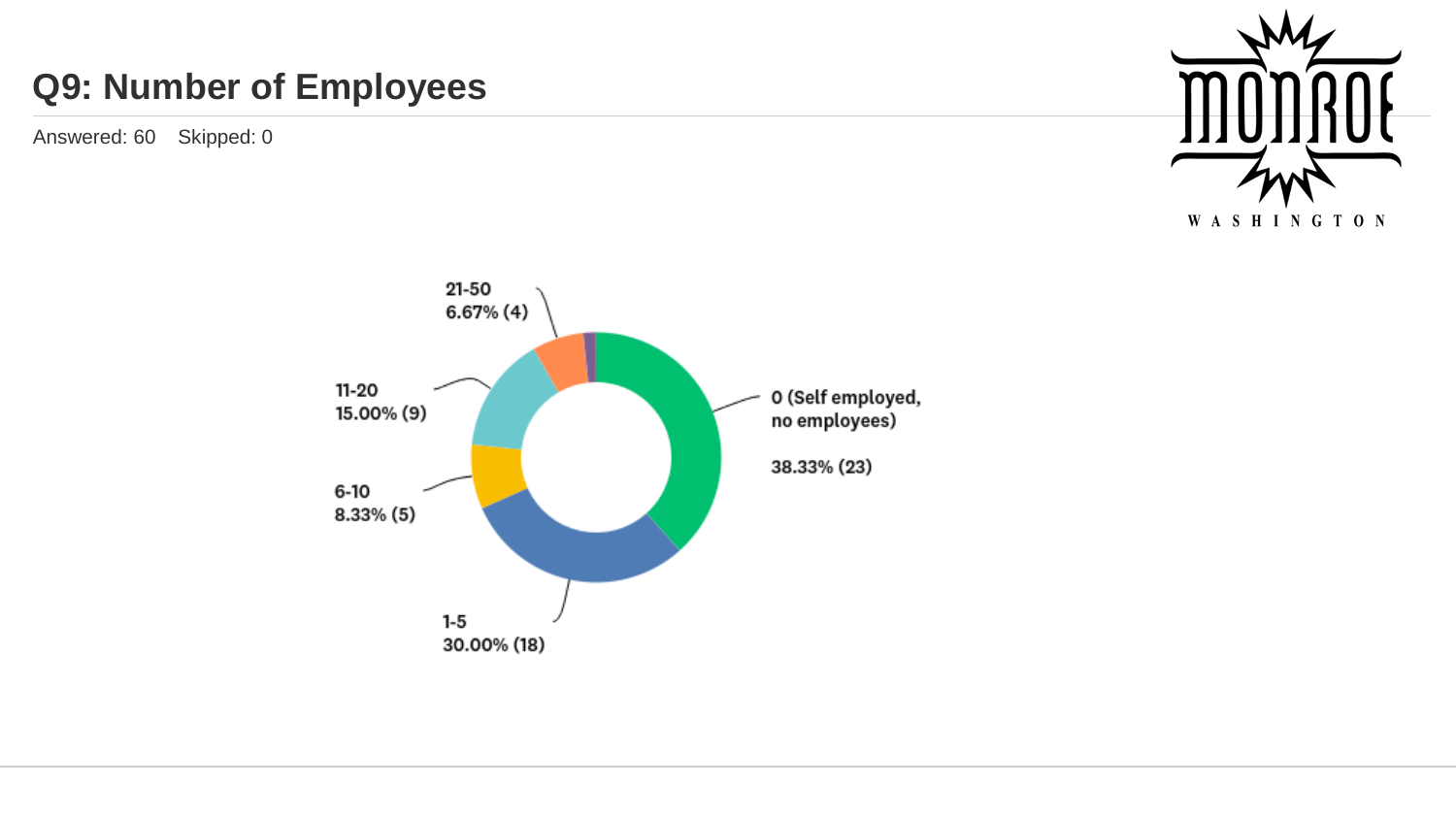# **Q10: Which commercial business district do you identify as being a part of?**



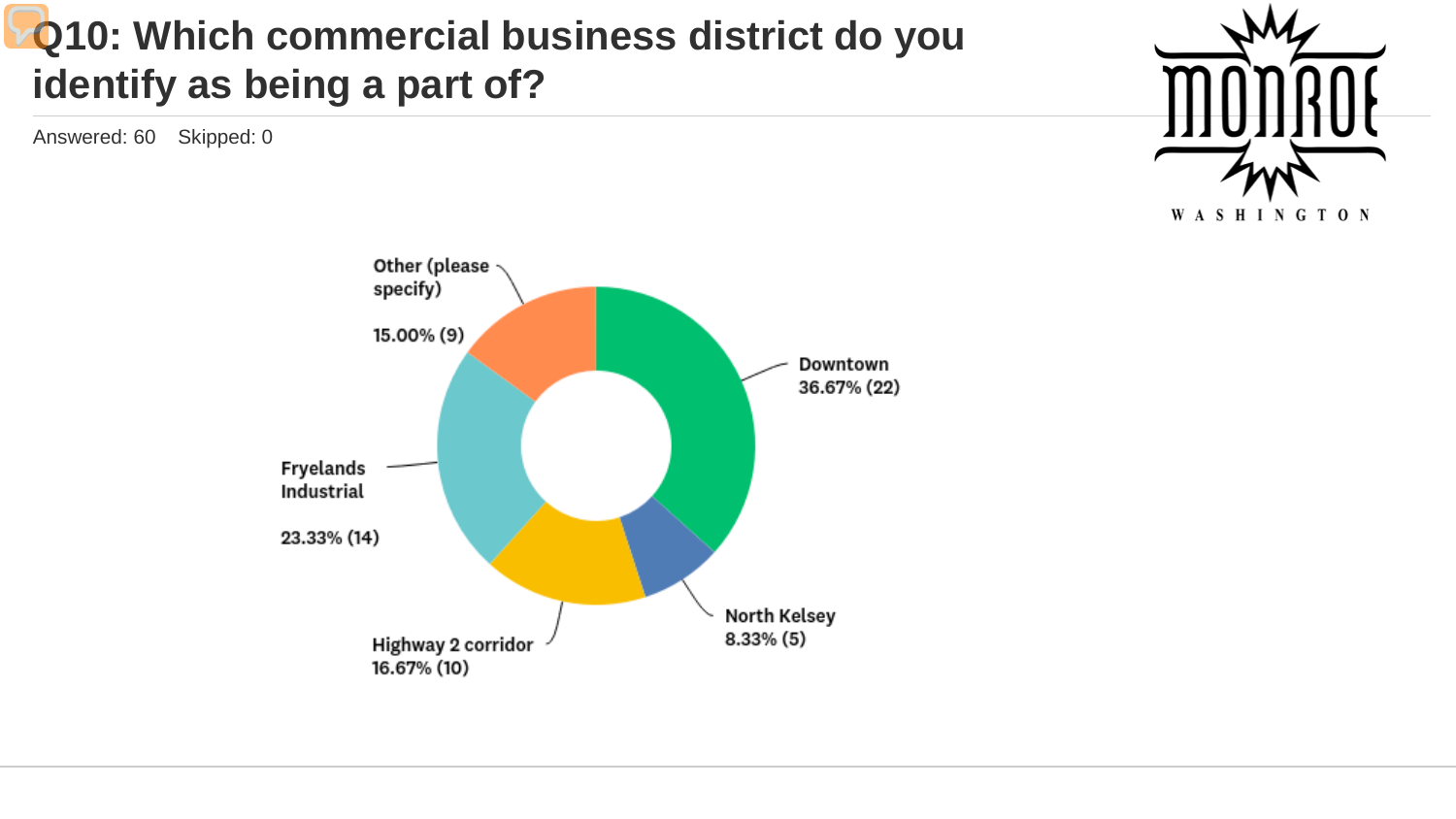**Q17: Rank the issues facing your commercial business district with #1 being the most important.**

Top 3 Issues per Business District



**Downtown -** 20 responses Vagrants 40% #1 20% #2 15% #3 Too Many Vacancies 21.43% #1 14.29% #2 Parking 15.79% #1 36.84% #2

**N. Kelsey/Hwy 2 -** 17 responses Vagrants 43.75% #1 12.50% #2 12.50% #3 Traffic Congestion 41.18% #1 11.76% #2 23.53% #3 **Signage** 21.43% #1 14.29% #2 21.43% #3

**Fryelands-** 12 responses Traffic Congestion 50% #1 20% #2 10% #3 Access 25% #1 25% #2 12.5% #3 Vagrants 20% #1 20% #2 30% #3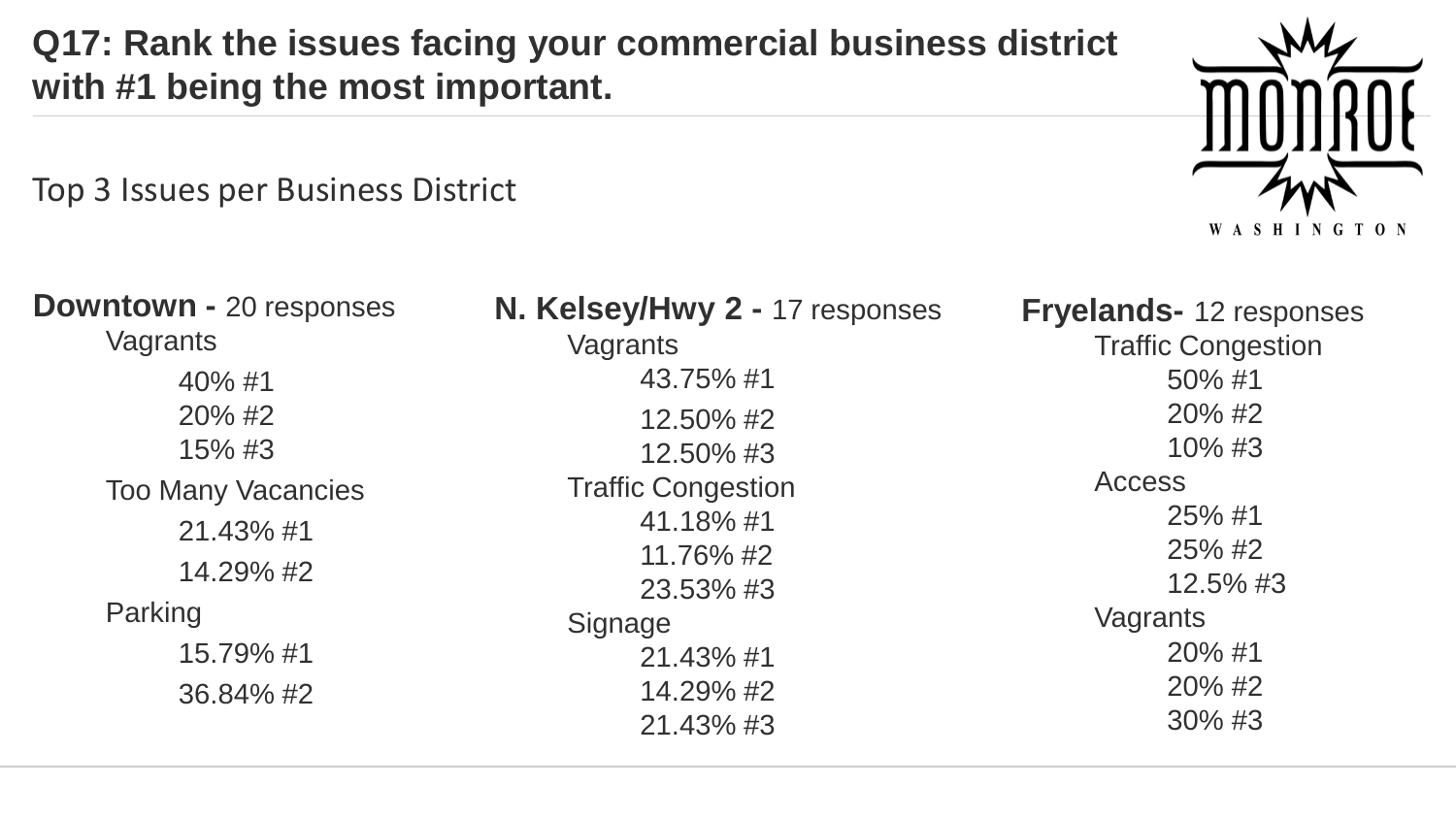



47.46% State National 32.20% International 11.86% 0% 10% 20% 30% 40% 50% 60% 70% 80% 90% 100%

### **Q18: What markets does your company serve? Check all that apply**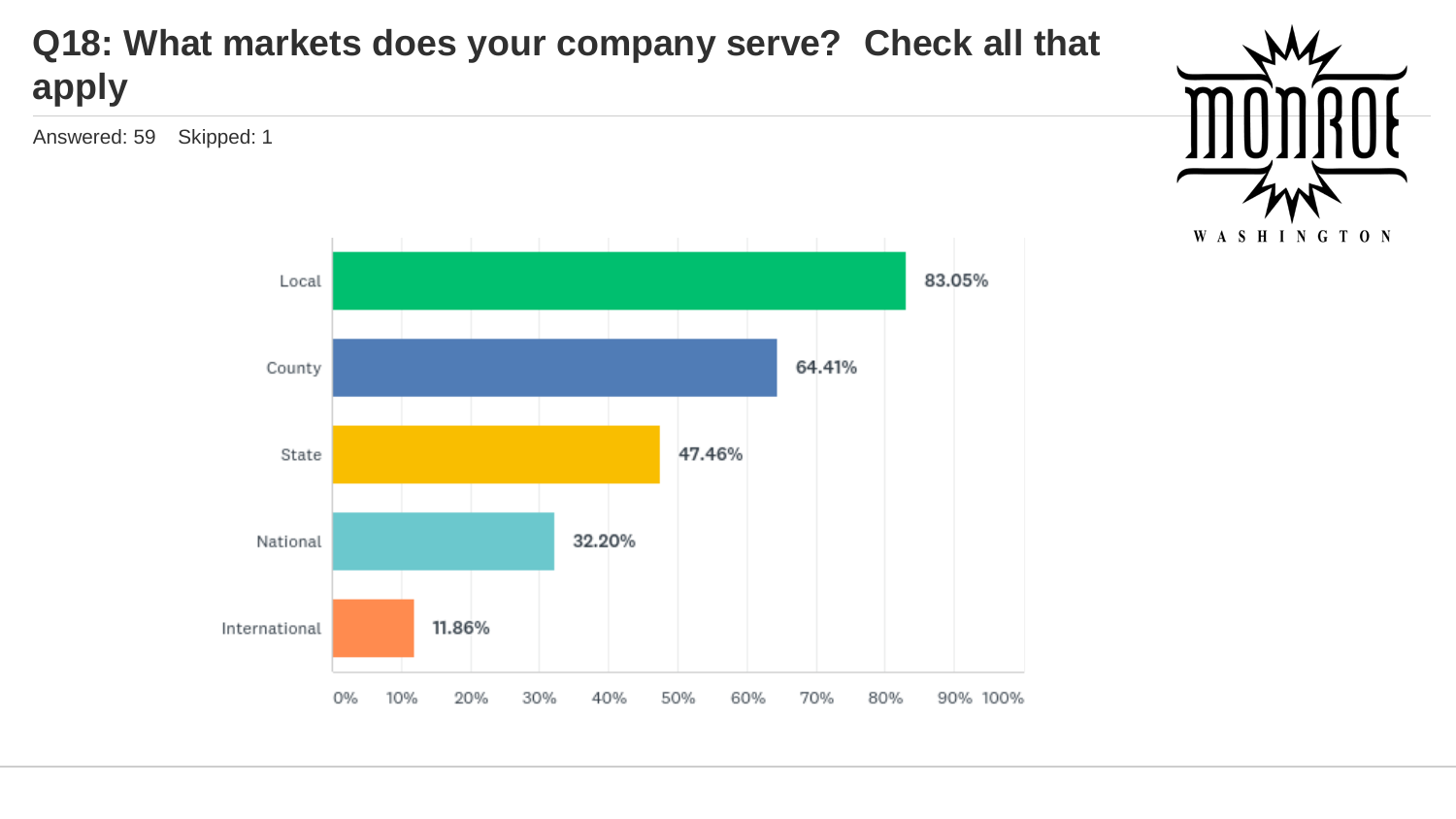### **Q19: Current Employment Status**



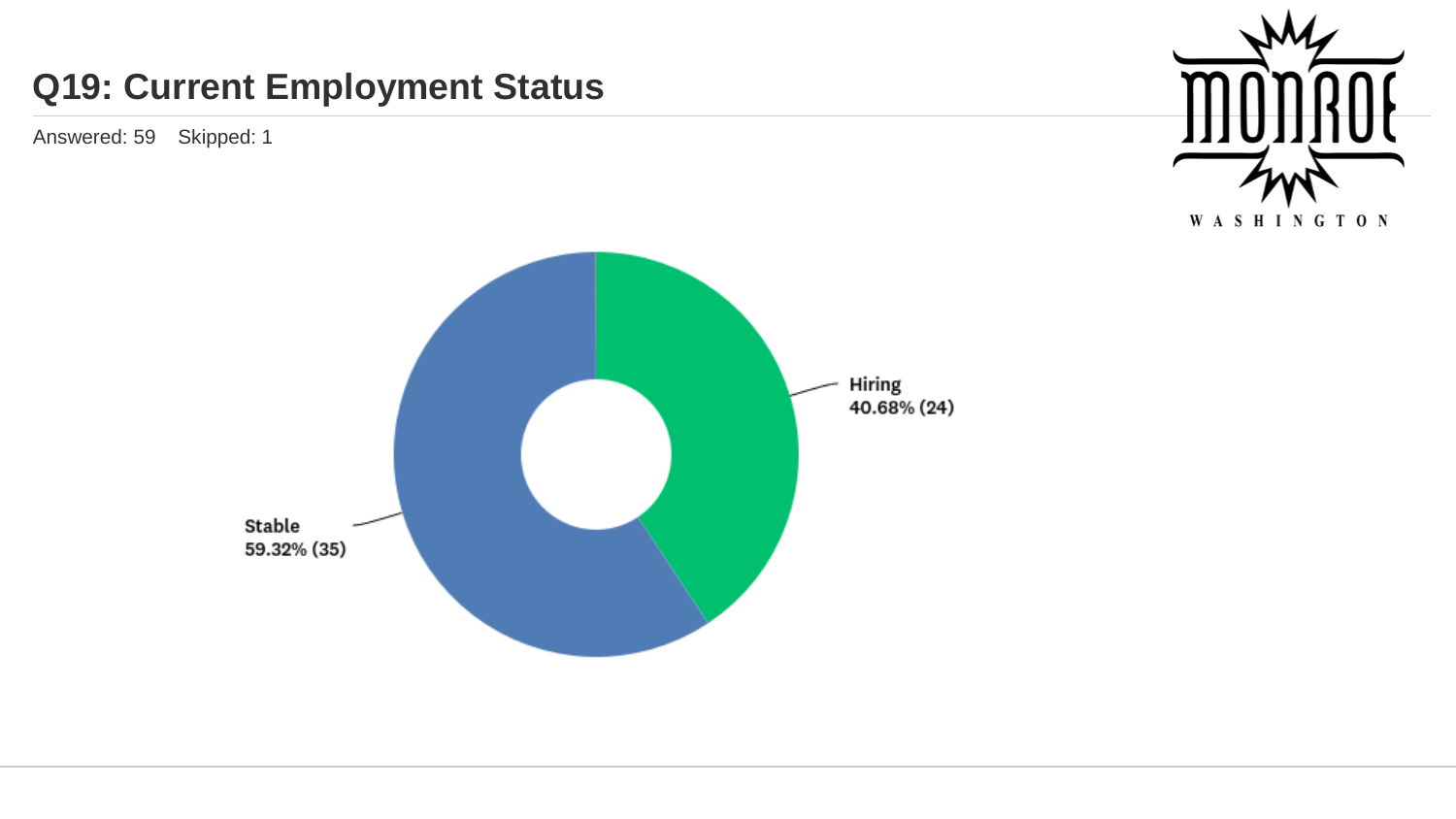### **Q20: If increasing employment, what is the approximate number of employees you intend to add?**



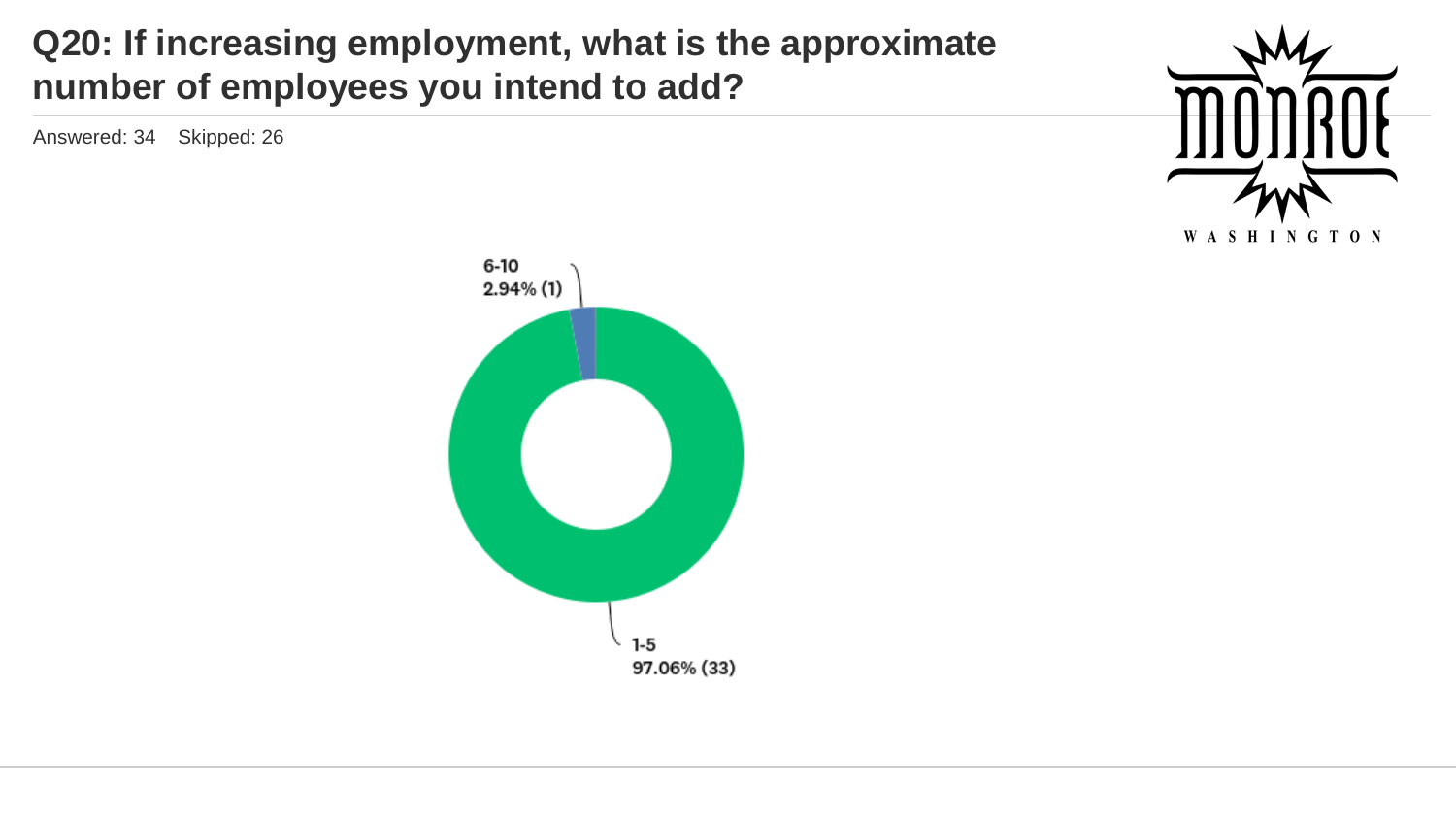# **Q21: If "Downsizing" number of positions currently reducing**



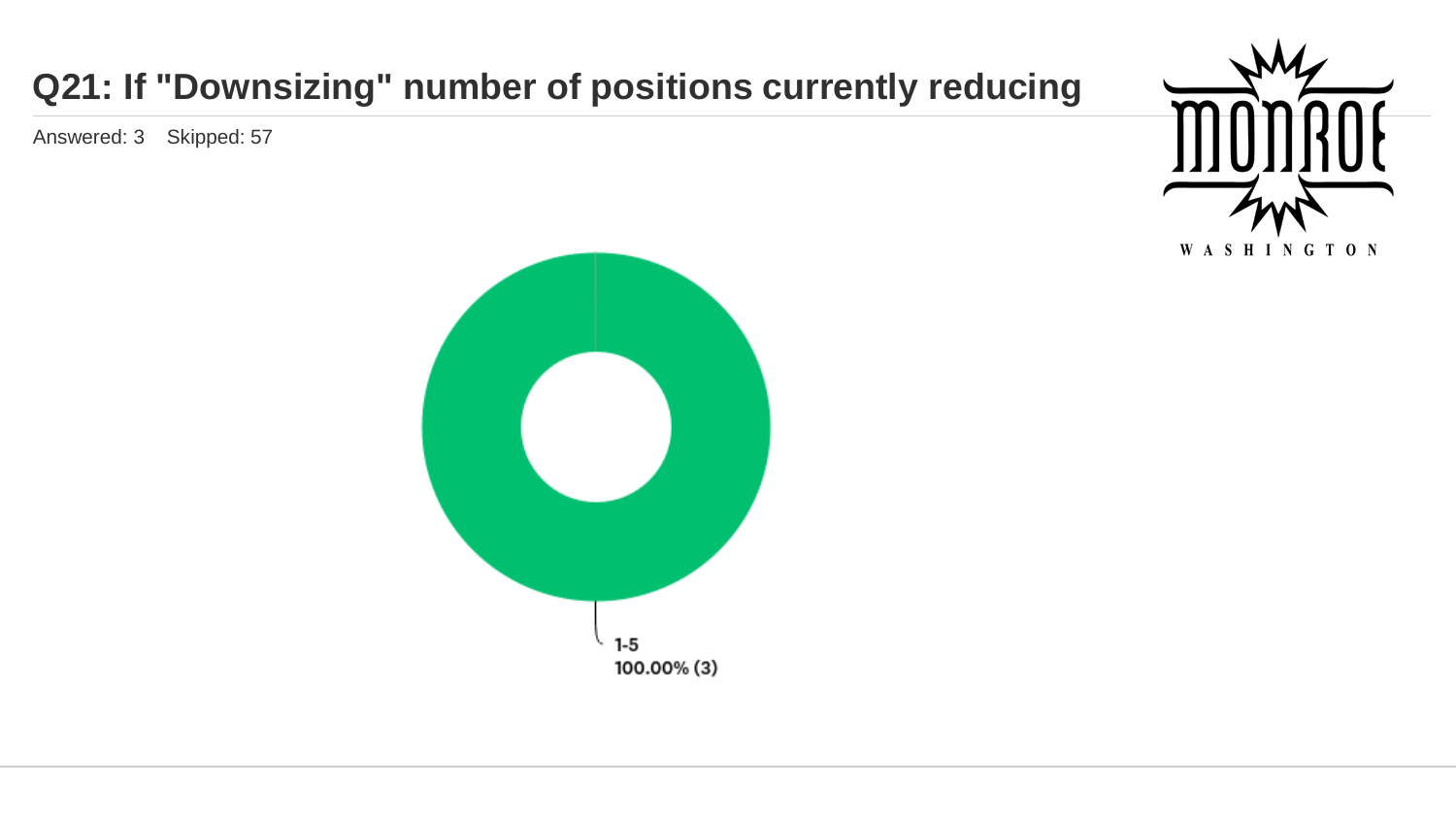**Q22:** Consider the following labor-skill classes, and select the number that best represents your opinion of their availability for employment locally and the quality of basic skills possessed by new employees:

*Professional Management; Skilled/Technical; Semi-skilled; Unskilled; Clerical*

Answered: 51 Skipped: 14

The **most dissatisfaction** is with

The **most satisfaction** is with

"Professional Management"

2.13% say that class of candidates is "Excellent"

21.28% say that class is "Poor", the second highest "Poor" rating behind "Skilled/Technical" candidates. "Unskilled"

14% say that class of candidates is "Excellent"

Overall, nearly a quarter identify all categories of workers as "Adequate"

14% saying that group is "Poor".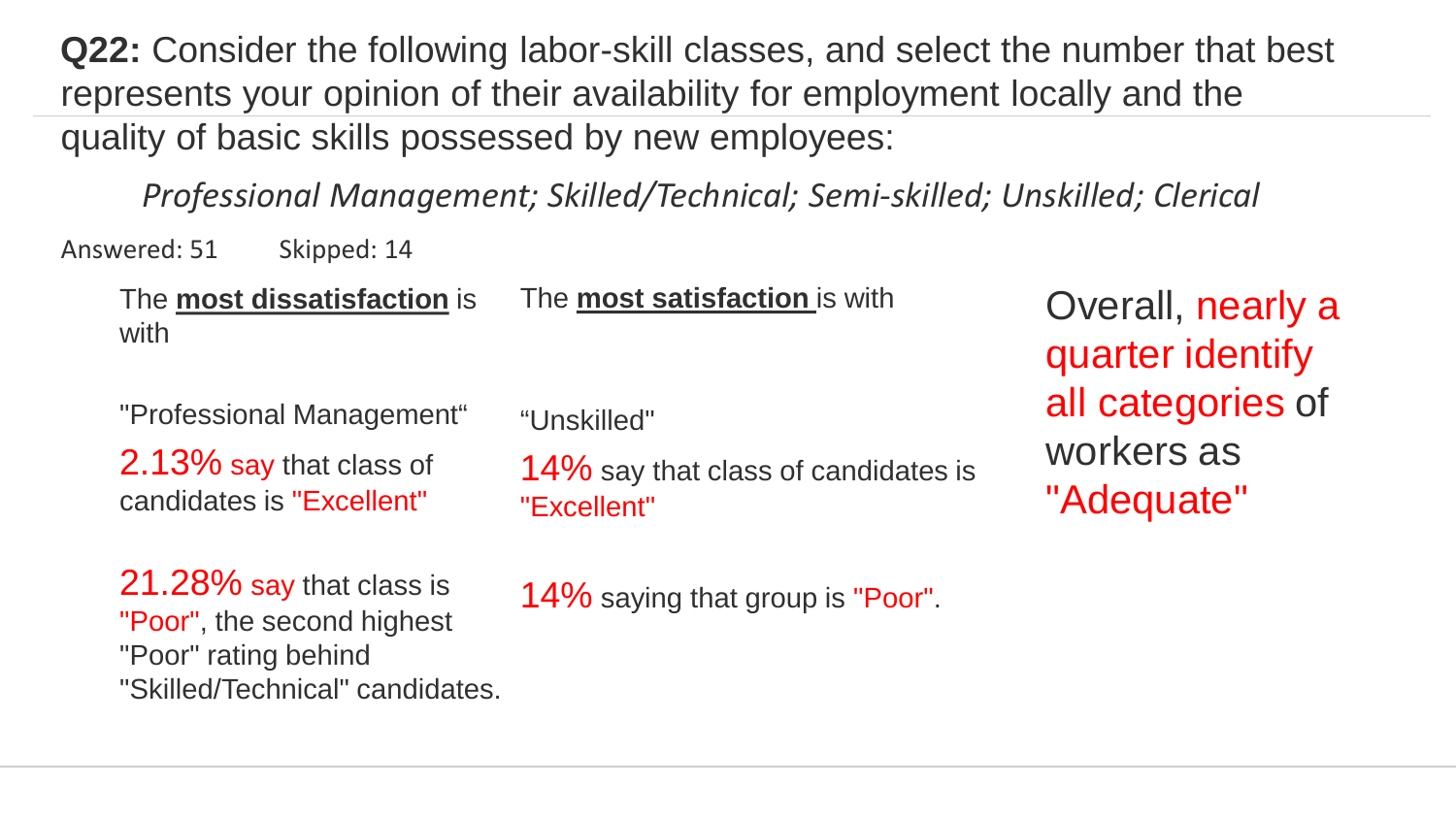# **Q23: If recruiting personnel is difficult, what factors contribute to these difficulties? (check all that apply)**



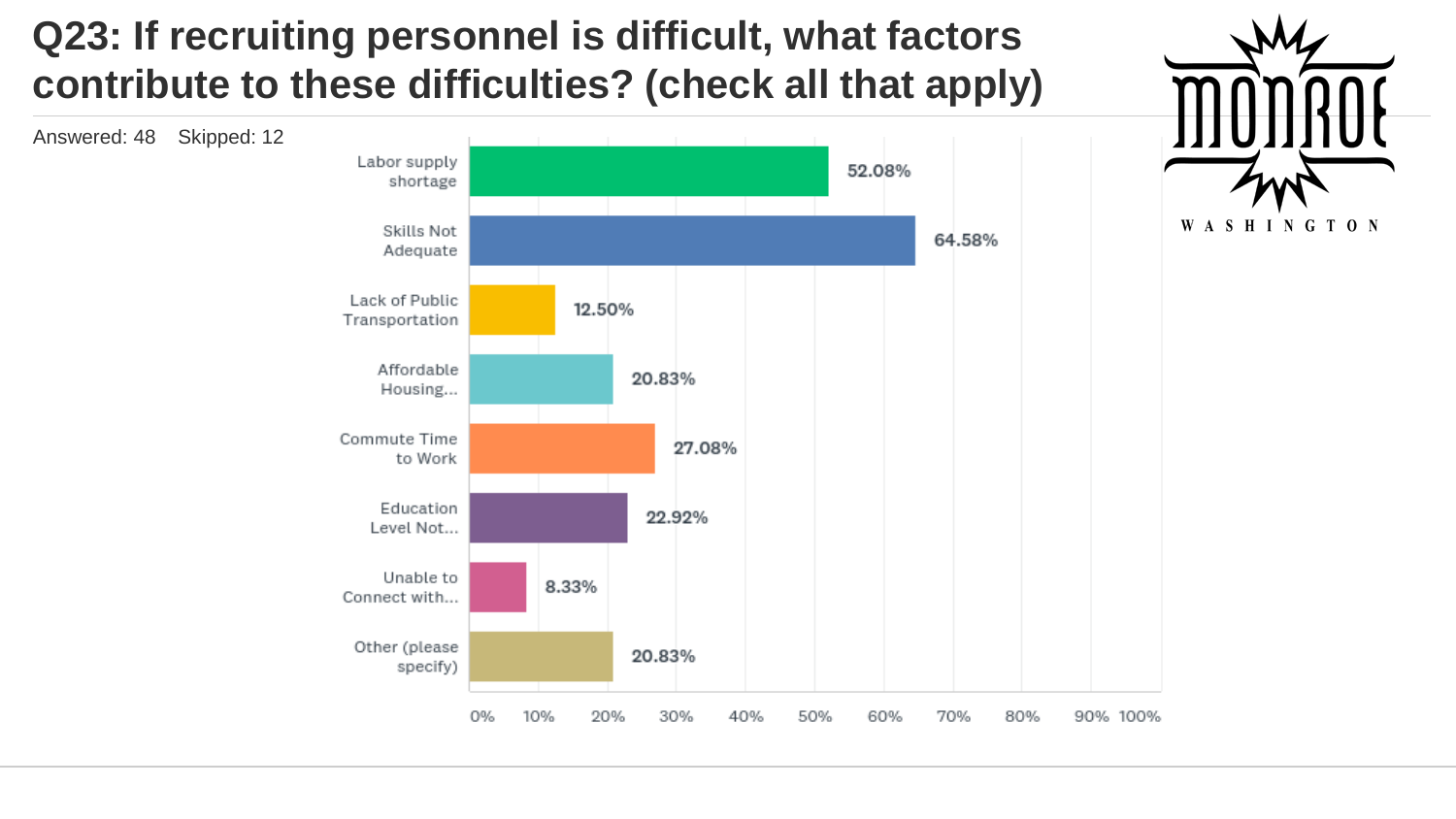

WASHINGTON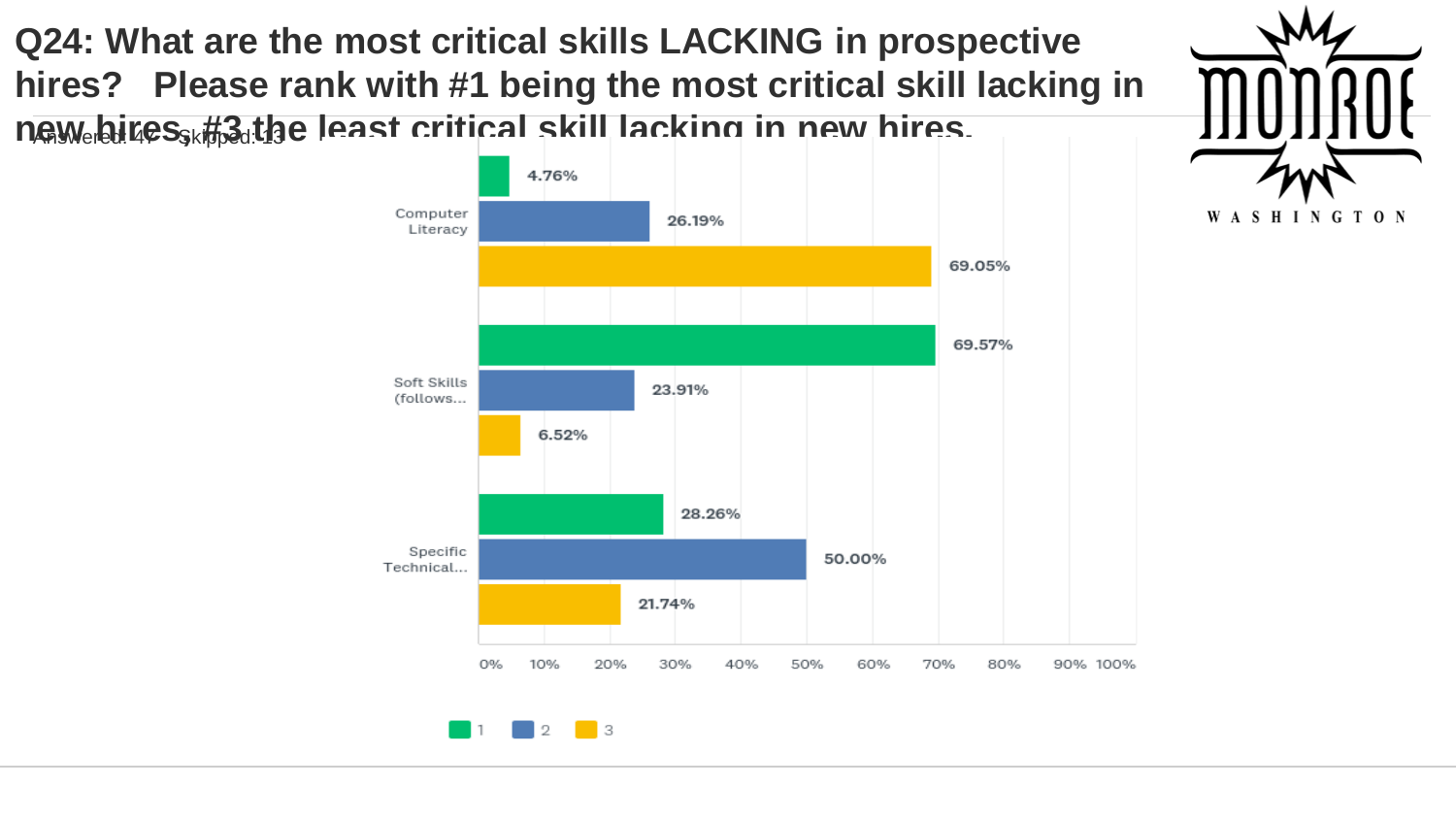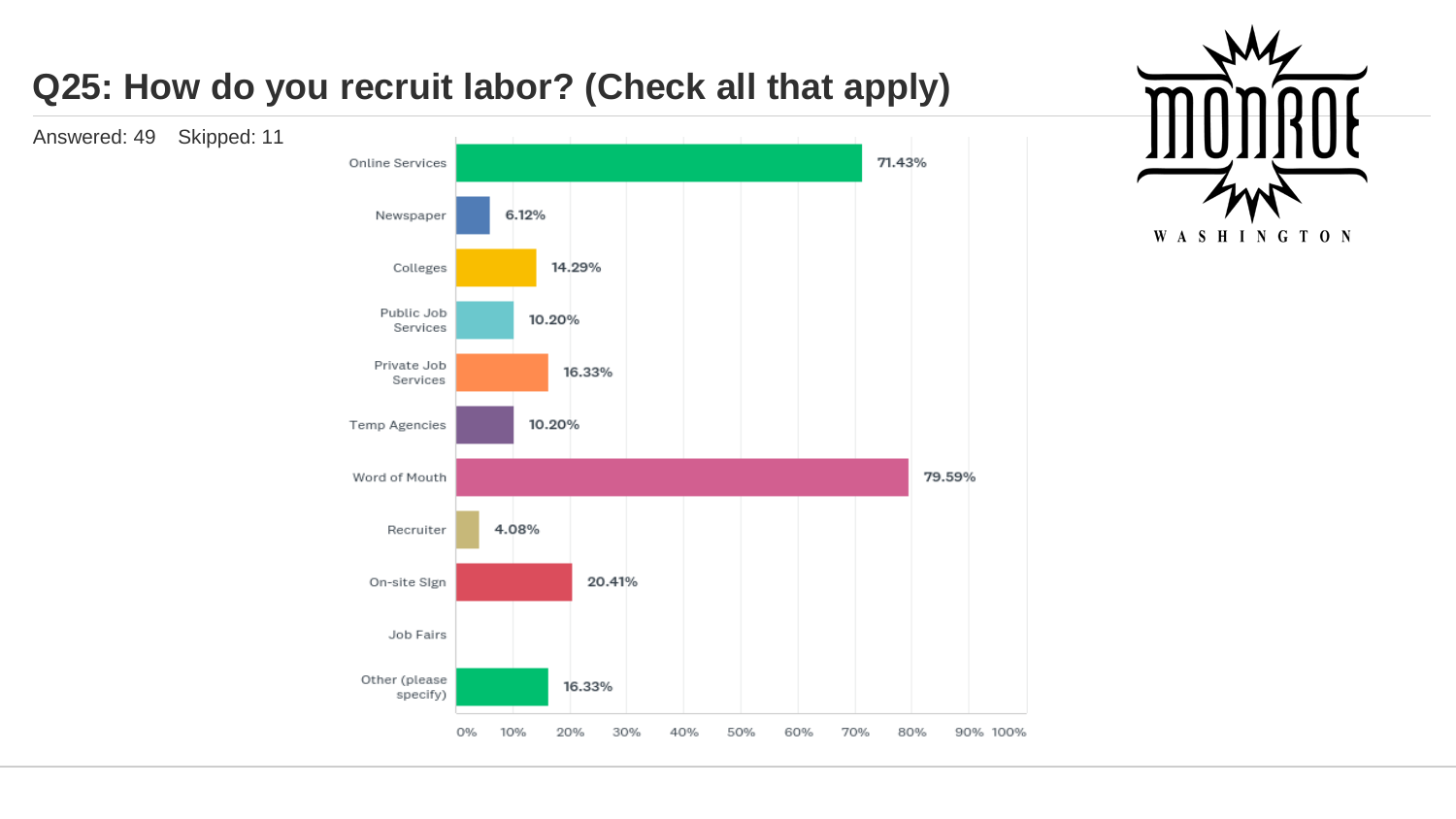### **Q26: Does your company provide education and training for new & current employees?**

WASHINGTON

![](_page_15_Figure_2.jpeg)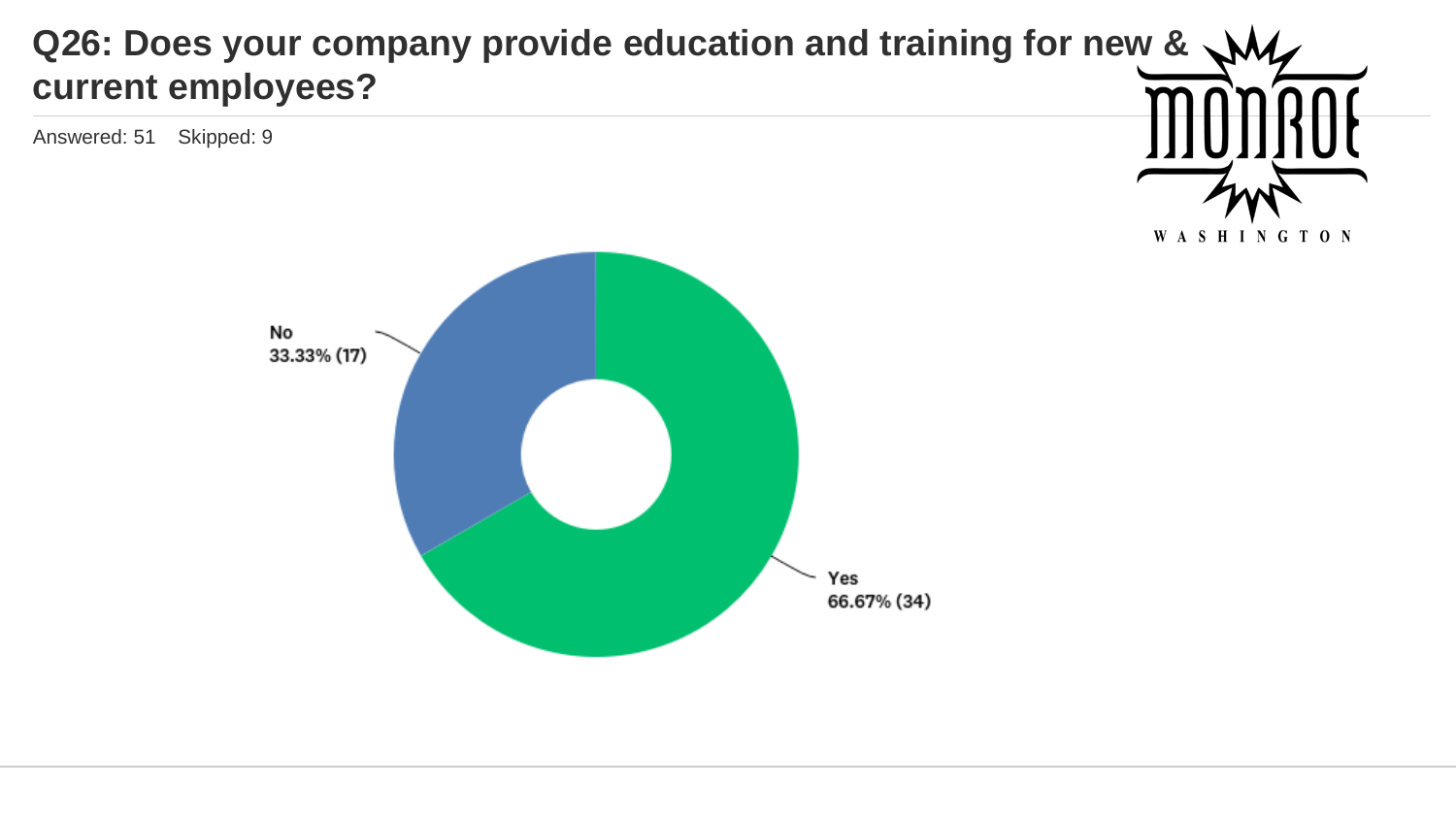**Q27: If no, does your company have the resources to fund additional education and training for new & current employees?**

![](_page_16_Picture_1.jpeg)

![](_page_16_Figure_3.jpeg)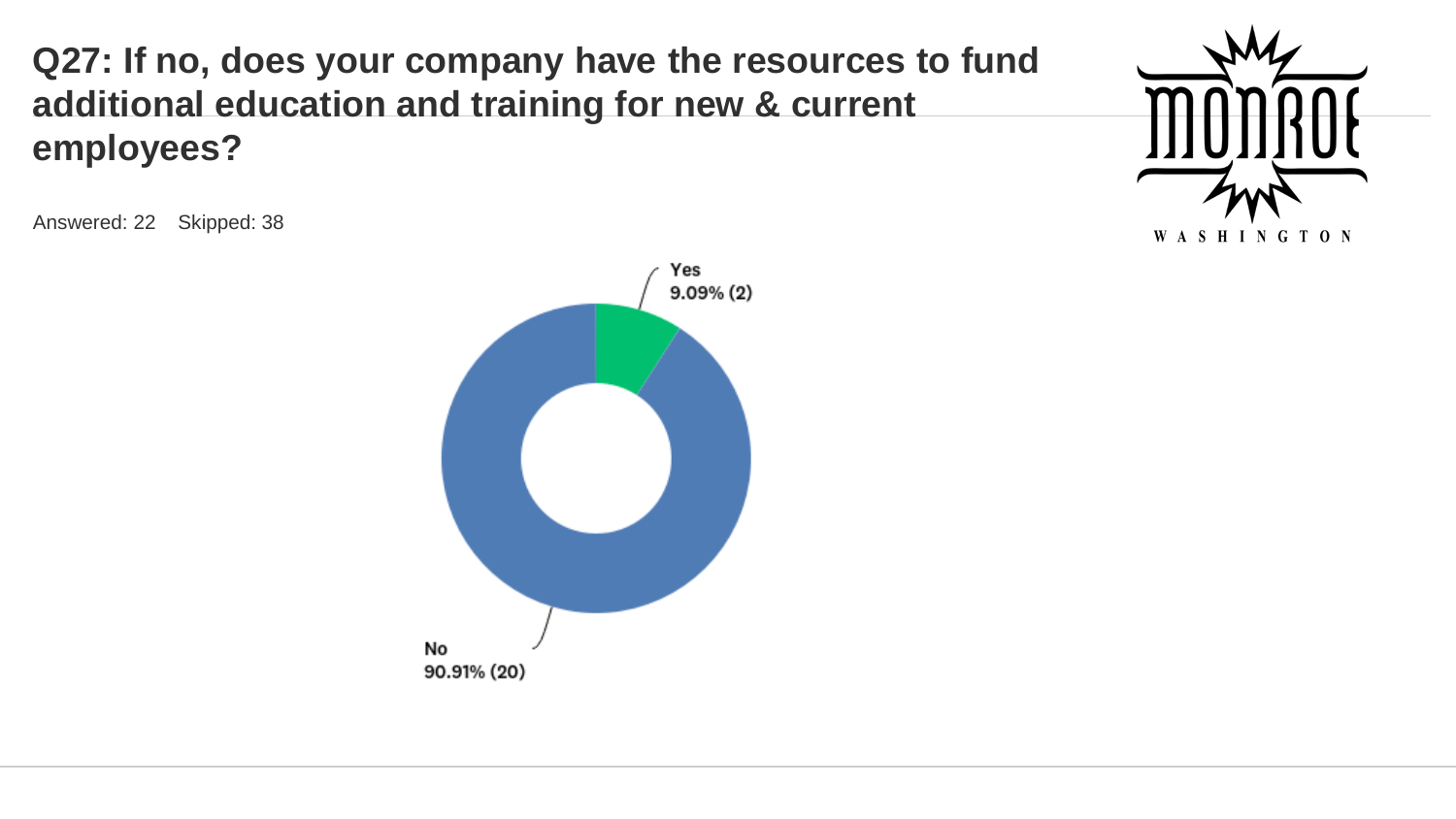**Q28:Please rate the following community resources according to their quality and cost, choose the response which best matches your opinion.**

Answered: 51 Skipped: 9

Services: Water/Sewer; Natural Gas; Electric; Telecommunications; City Streets; WSDOT Hwys; Public Transportation; Health Care; Entertainment and Recreation; Education (k-12); Higher Education; Police Protection; Fire Protection; Paramedics/EMT; Land Use/Building Permits

### MOST SATISFIED WITH…

- 31.67% rate Paramedics/EMT as EXCELLENT
- 30% rate Police as EXCELLENT
- 29.51% rate Fire as EXCELLENT
- 11.67% rate Electric Svc as EXCELLENT
- 10.17% rate K-12 Education & Health Care as EXCELLENT

#### LEAST SATISFIED WITH…

- 22.03% rate Public Transportation as POOR
- 20% rate WSDOT Hwys as POOR
- 19.67% rate Land Use/Building Permits as POOR
- 16.95% rate Entertainment/Recreation & Higher Education as POOR
- 16.67% rate City Streets as POOR

![](_page_17_Picture_15.jpeg)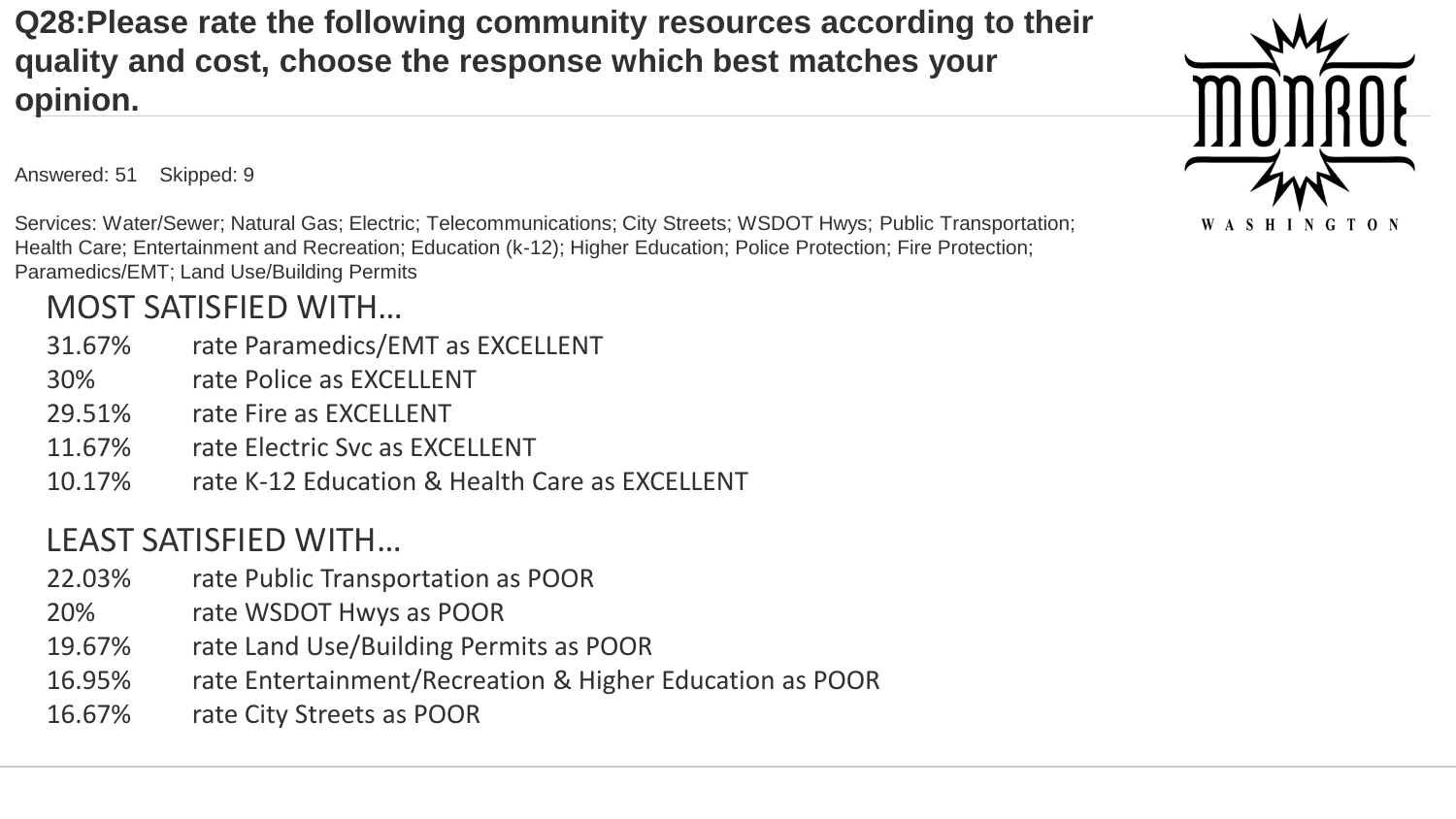### **Q29: Do you have plans to increase your physical space in the next 3 years?**

![](_page_18_Picture_2.jpeg)

![](_page_18_Figure_3.jpeg)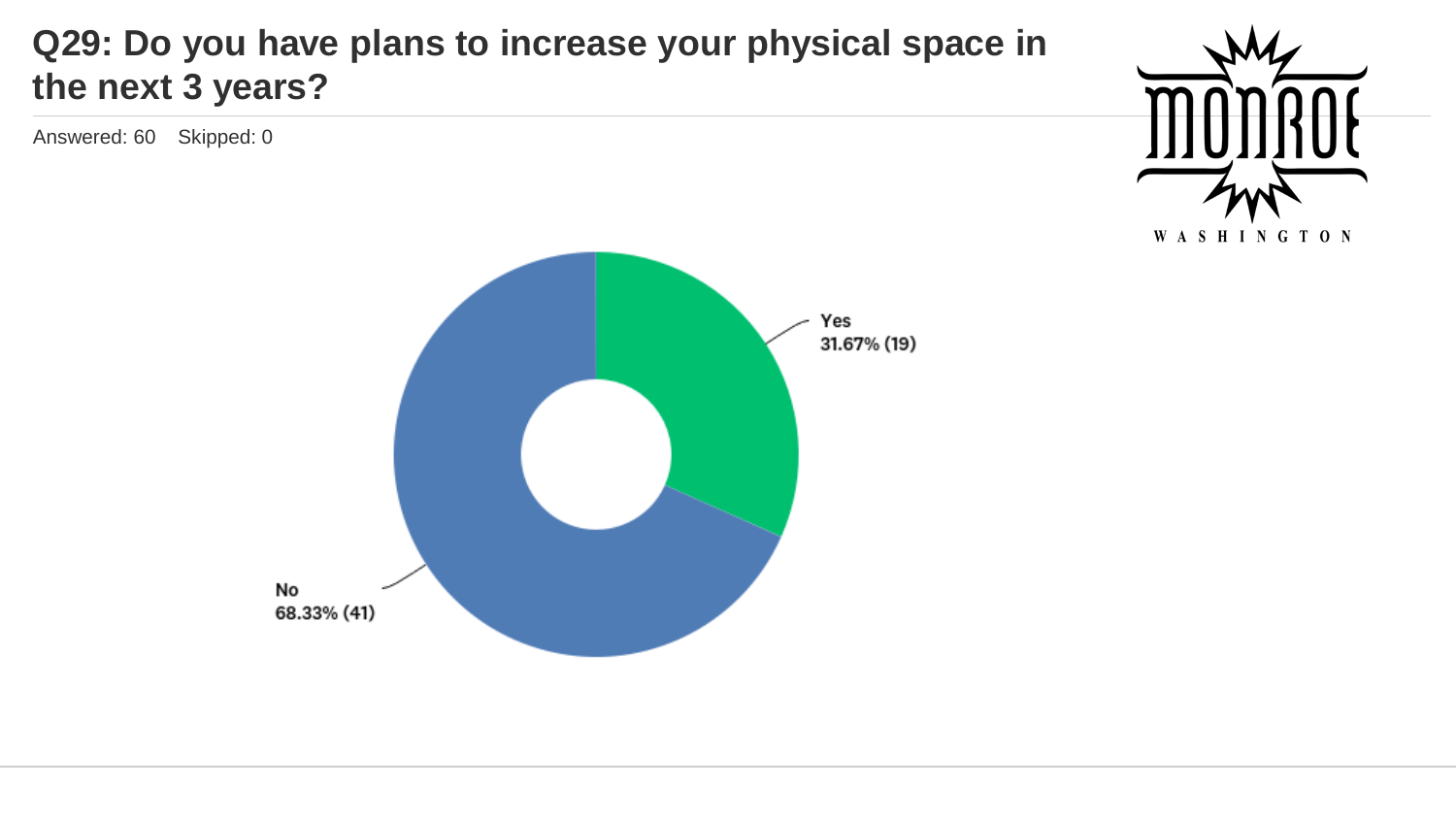![](_page_19_Figure_0.jpeg)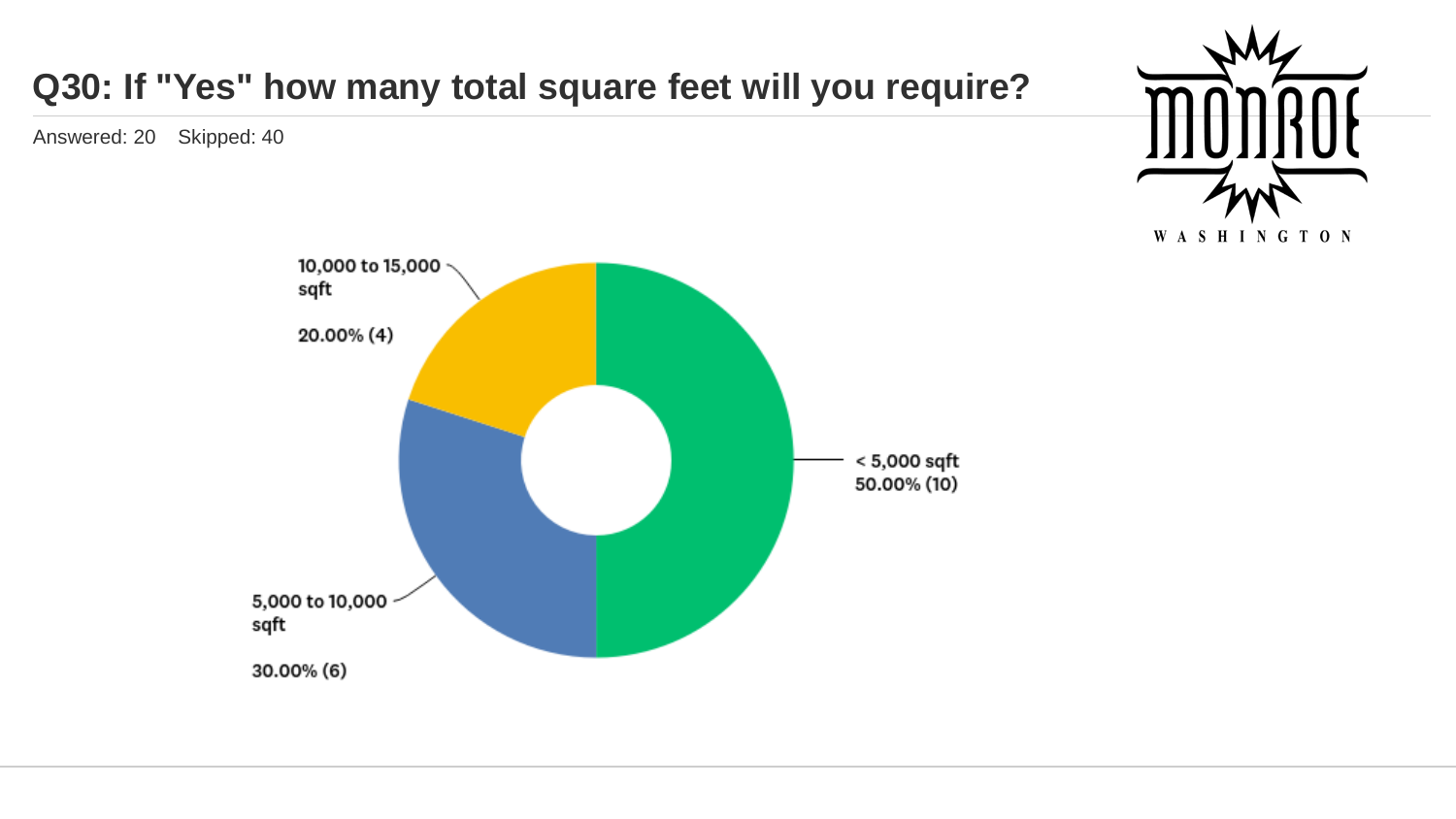# **Q31: Will you be making new investments in equipment in 2020?** Answered: 54 Skipped: 6WASHINGTON No Yes 50.00% (27) 50.00% (27)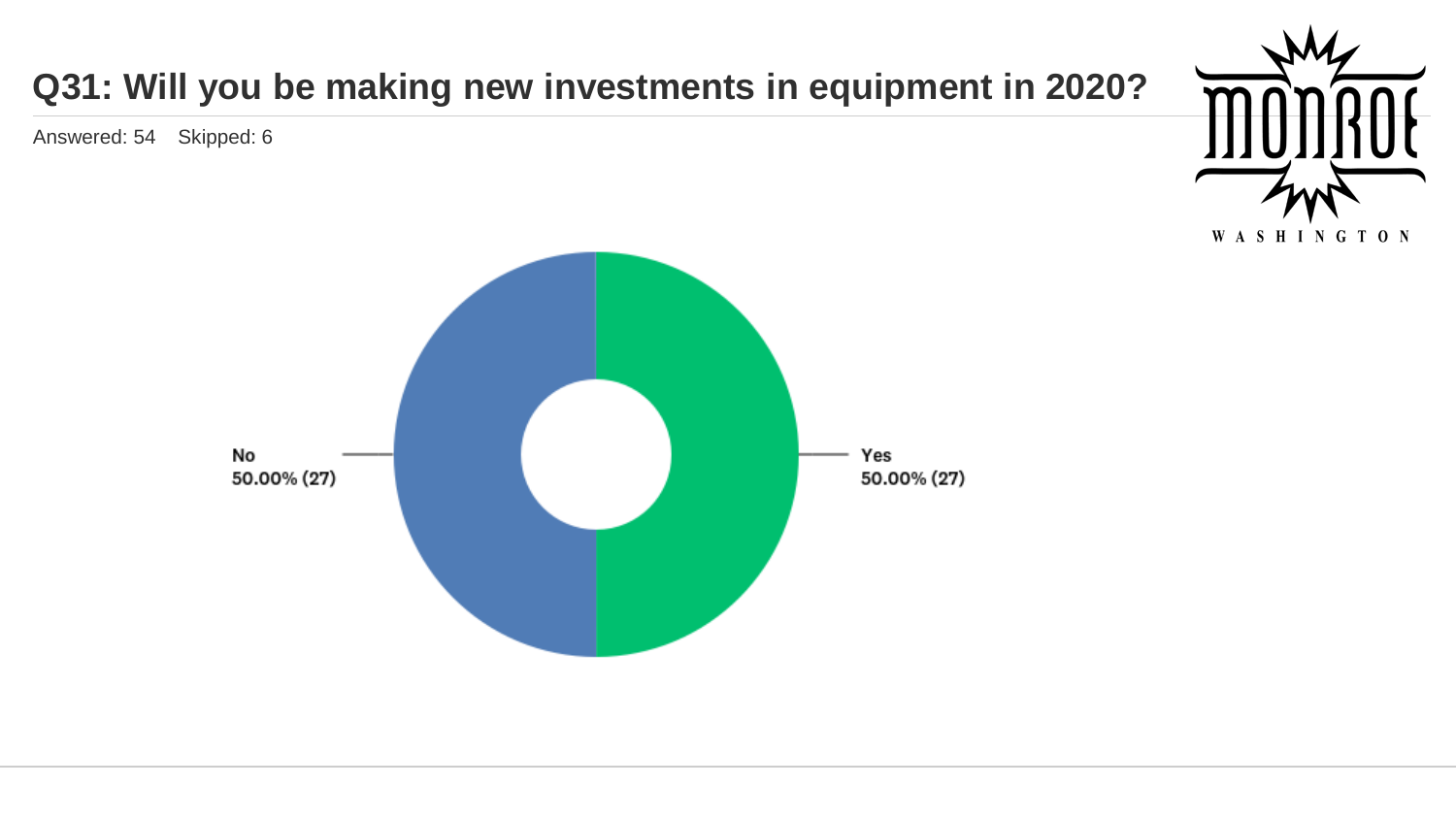### **Q32: If "Yes" what is the approximate investment amount you will make?**

![](_page_21_Picture_2.jpeg)

![](_page_21_Figure_3.jpeg)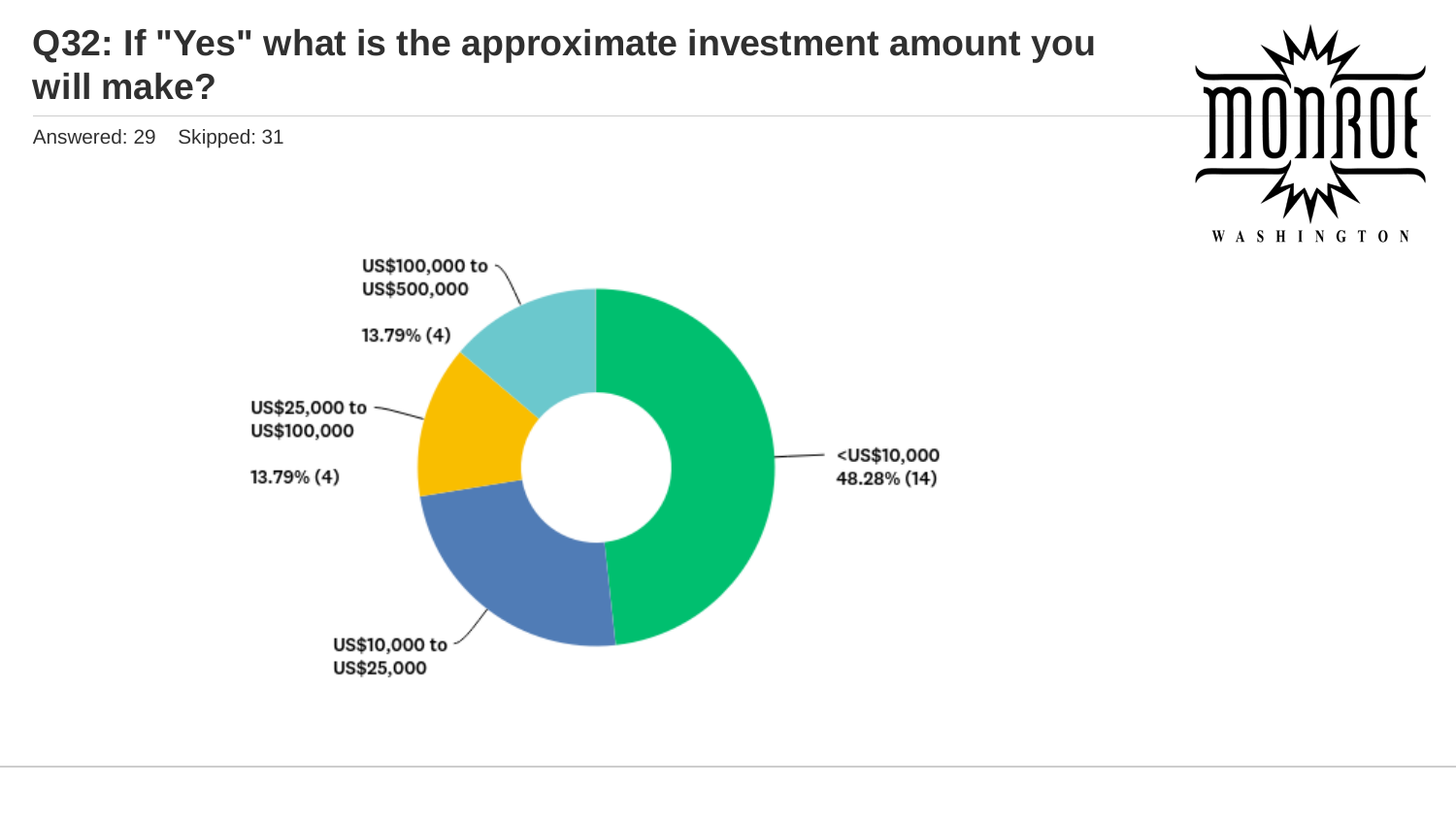### **Q33: Are you planning an expansion of your business in the next 5 years?**

![](_page_22_Picture_2.jpeg)

![](_page_22_Figure_3.jpeg)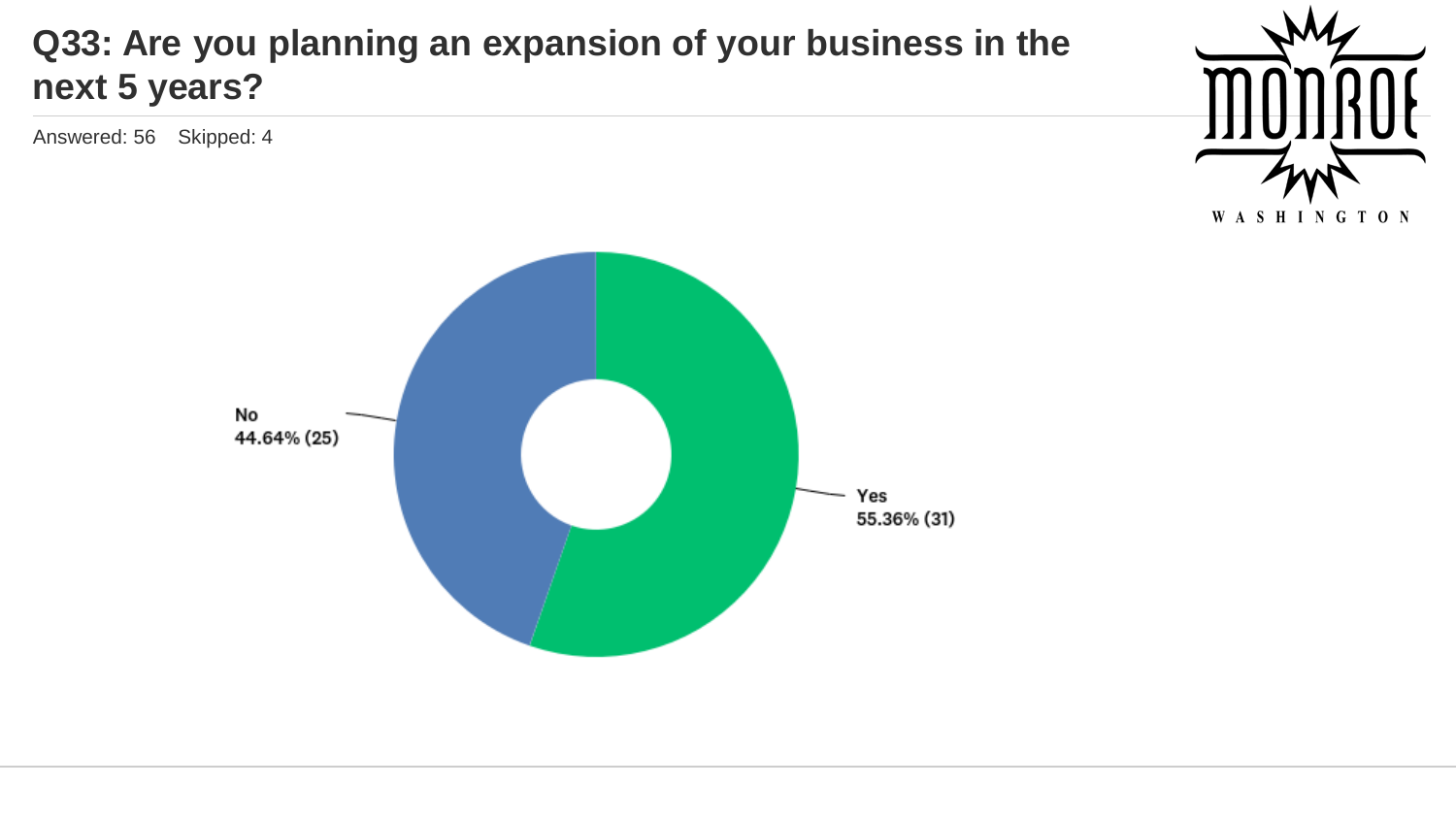# **Q35: Is your company planning any new or expanded operations outside of the City of Monroe?**

![](_page_23_Picture_2.jpeg)

![](_page_23_Figure_3.jpeg)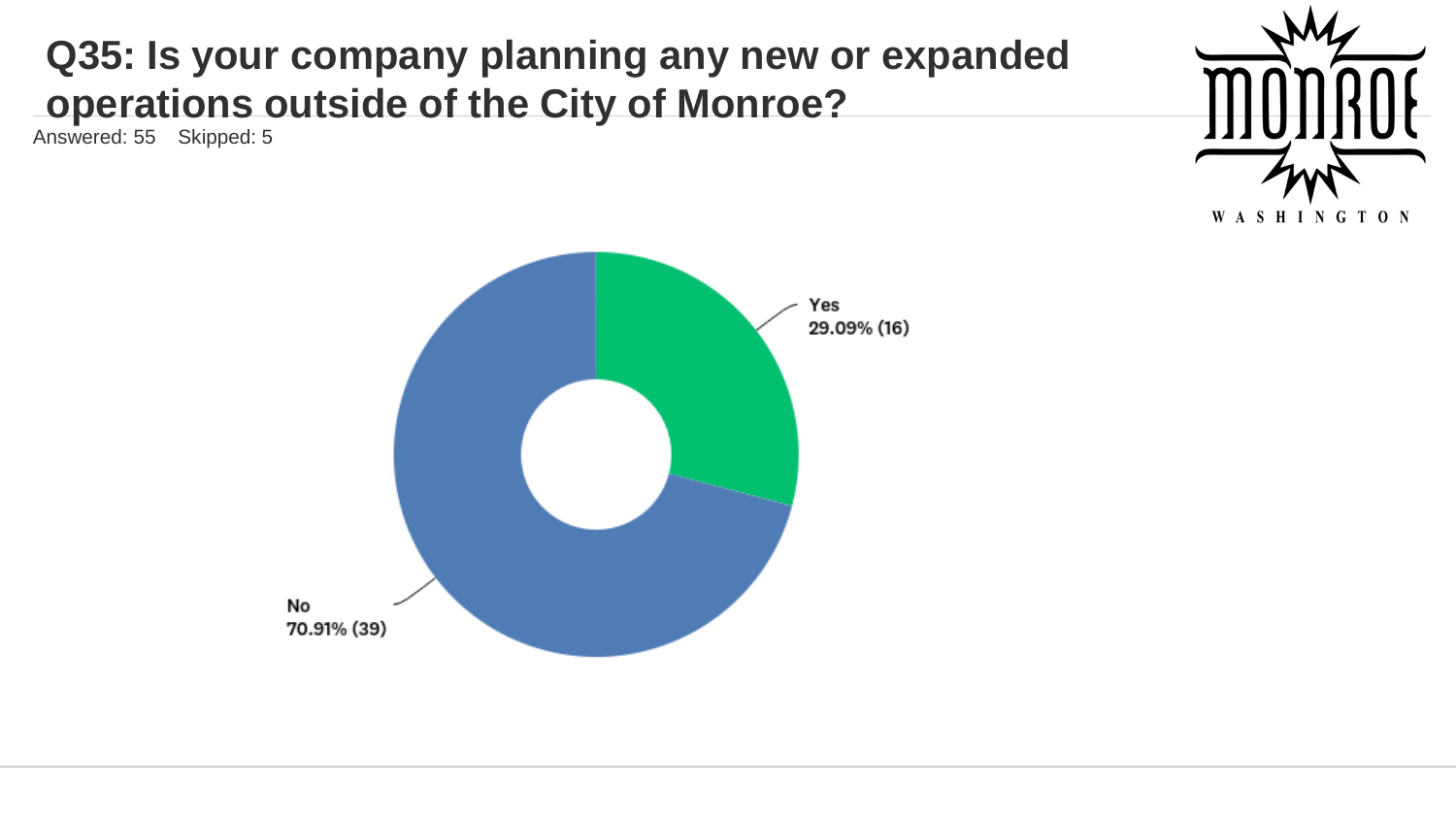**Q36:** If "Yes", where and why was Monroe not chosen to expand or create new operations?

Answered: 16 Skipped: 49

![](_page_24_Picture_2.jpeg)

"this is a "maybe" 522 traffic is the biggest problem for our service techs to get out, causing hours of extra time daily for each job."

"Traffic hassles make it very difficult to operate out of Monroe. The "improvements" to SR522 haven't helped at all getting in or out."

"Because of Zoning changes from light industrial to DC restrict all growth for my business."

"Population and disposable income limitations."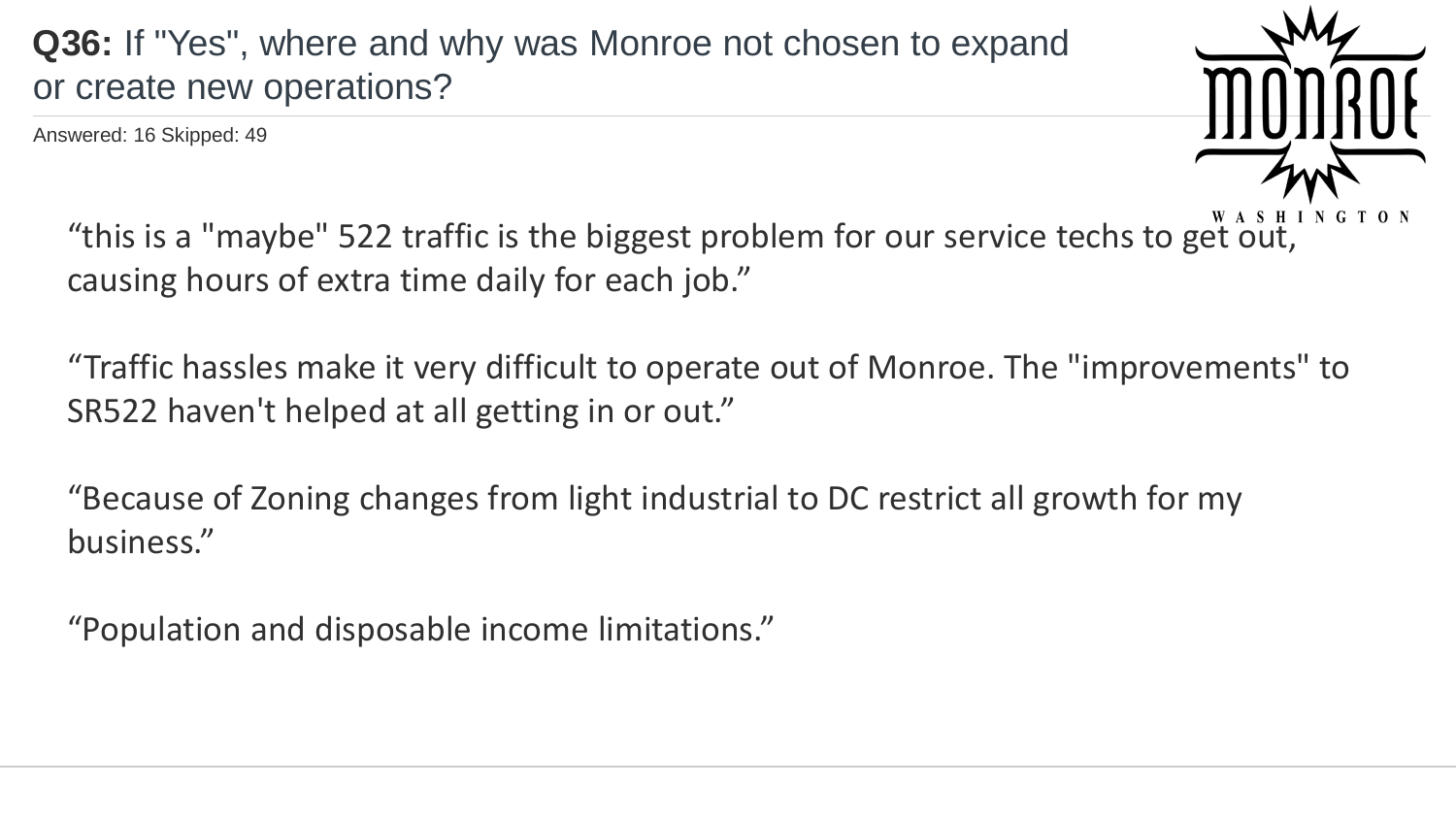**Q 38: Please rank the following issues by the most important issue facing your company (#1) to the least important issue (#12).**

Answered: 54 Skipped: 11

Categories: Utilities; Physical Space; Vandalism; Criminal Activity; Access to Capital; Transportation; Safety; Production Processes; Taxes; Government & Environmental Regulations; Storm water; Business Management; Marketing

# #1 **Physical Space** 19.57%

### Most Identified within the Top 3:

| $Taxes -$             | <b>Physical Space</b>        | <b>Criminal Activity</b>     |
|-----------------------|------------------------------|------------------------------|
| 48.94% of respondents | 43.48% of respondents        | 42% of respondents           |
| 14.89% #1             | 19.57% #1                    | 18%#1                        |
| 21.28% #2             | 13.04% #2                    | 10% #2                       |
| 12.77% #3             | 10.87%#3                     | $14\%$ #3                    |
| Vandalism $-35.56\%$  | Transportation - 23.26%      | Access to Capital - 16.67%   |
| Marketing $-30.44%$   | Govt/Env Regulation - 22.22% | Production Processes - 6.77% |
| Safety $-26.09\%$     | Business Management - 20%    | Storm water $-0\%$           |
| Utilities - 25.59%    |                              |                              |

![](_page_25_Picture_6.jpeg)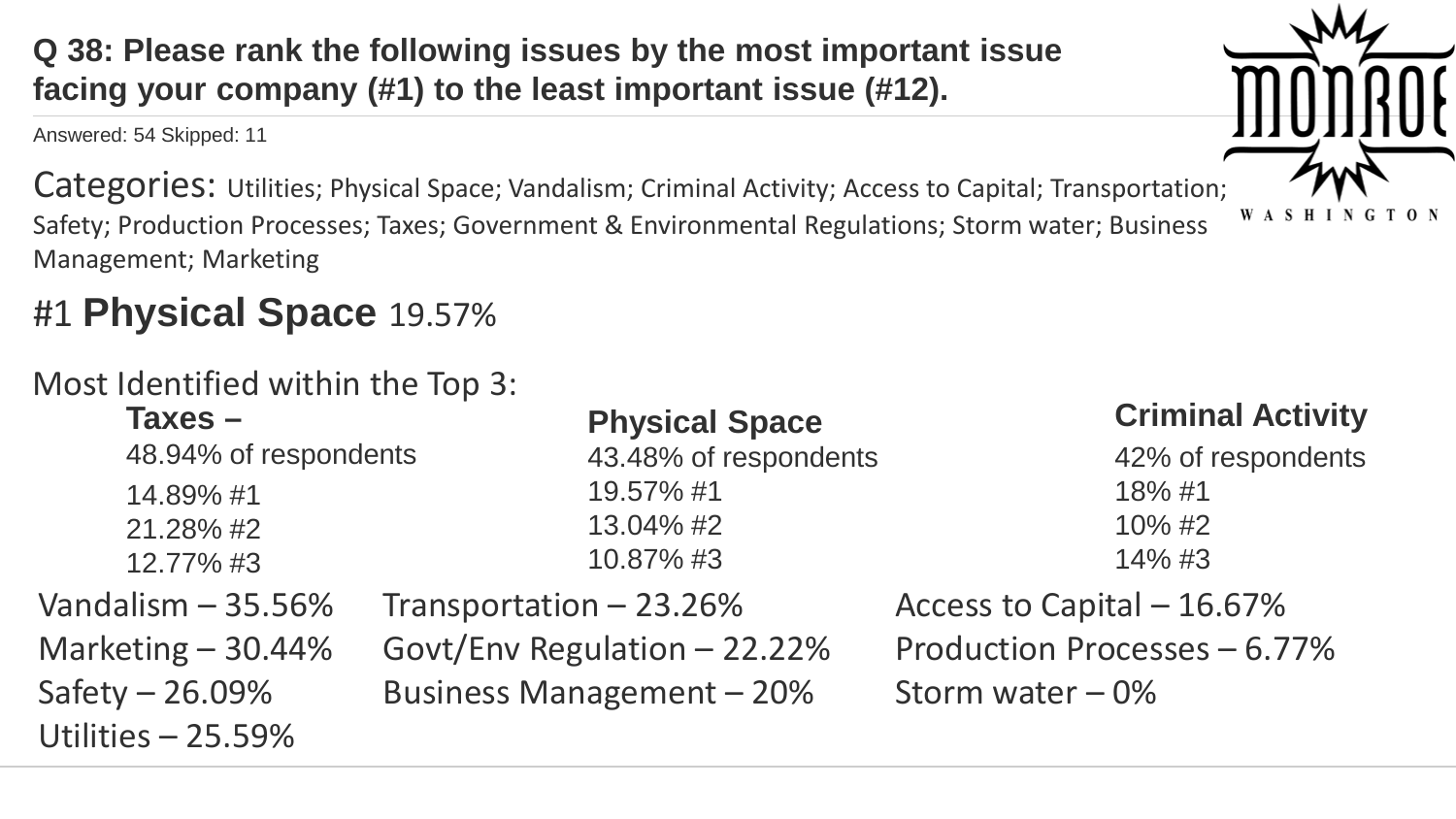# **Q40: Please rank the city's Economic Development investment priorities. #1 as the most important**

Answered: 59 Skipped: 1

### **Number 1 Priority**

- **1. 64% Request State Legislature Finish State Route 522 between Monroe and Paradise Rd.**
- **2. 13.21% Provide Shelter and Services to Chronically Homeless**
- **3. 12% Replace Gateway and Wayfinding Signs to Direct Residents and Visitors to Business Districts and Attractions**
- **4. 7.69% Support Multi-family Housing adjacent to Work Centers**
- **5. 5.66% Partner with Everett Community College**

### **Number 2 Priority**

- **1. 38% Replace Gateway and Wayfinding Signs to Direct Residents and Visitors to Business Districts and Attractions**
- **2. 22.64% Partner with Everett Community College**
- **3. 17.86% Request State Legislature Finish State Route 522 between Monroe and Paradise Rd.**
- **4. 15.38% Support Multi-family Housing adjacent to Work Centers**
- **5. 9.43% Provide Shelter and Services to Chronically Homeless**

![](_page_26_Picture_14.jpeg)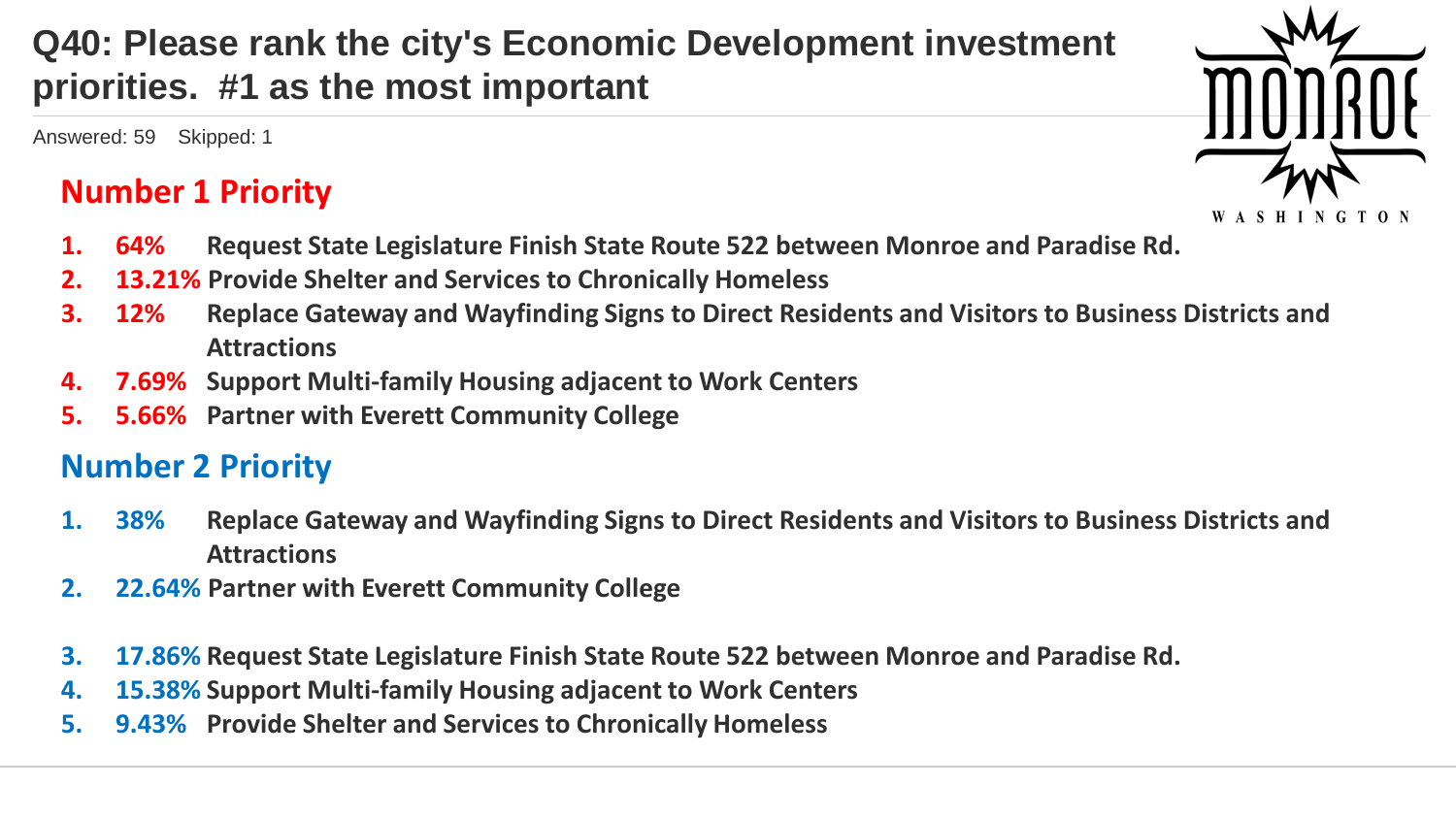## **Q42: Are you a member of the Monroe Chamber?**

![](_page_27_Picture_2.jpeg)

![](_page_27_Figure_3.jpeg)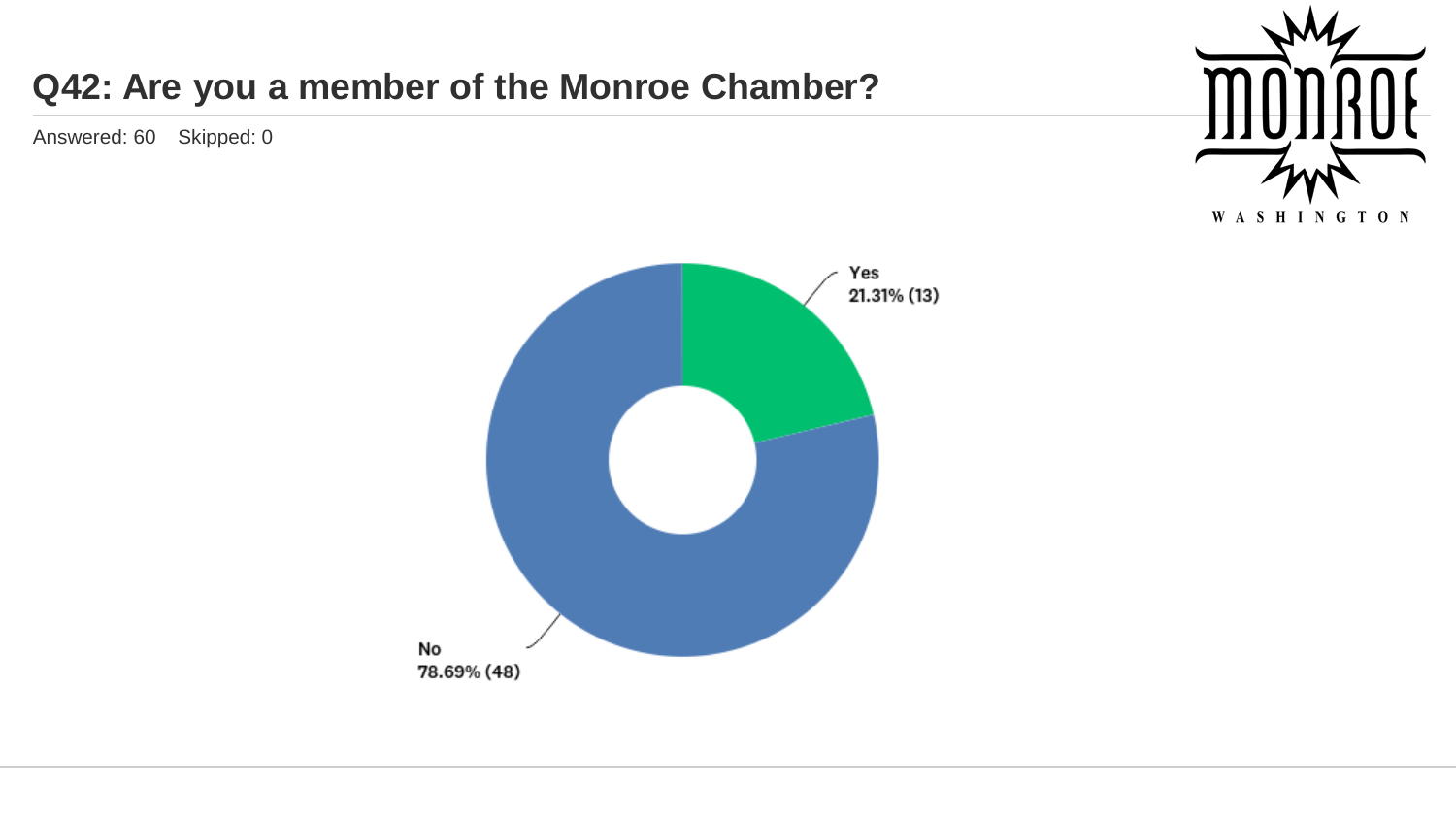#### **Q43: If you answered "NO", why have you not joined the Chamber?** Answered: 48 Skipped: 17 Reasons given as "Other" • Chamber is an ineffectual entity WASHINGTON I'm a member Not aware of the • New to town.. i will Monroe Chamber • Currently in active • Have never seen a reason to join, but would be interested if it was a 12.50% (6) value I can not make the time frame. We are a small business with limited time to serve on committees Not Interested in • Too busy to participate. joining business • not sure how to get into it Other (please associations I am out of the city earning money for the business more than I am here. specify) • Live in Snohomish County, Not the City of Monroe. Isn't that a requirement to belong to City Counsel? Residing in the City? 14.58% (7) 45.83% (22) Still in build • I have 16 locations in various cities and can not participate in every Chamber. Although I am now a resident of Monroe so I may join this chamber. • Not enough time to participate Membership cost Not sufficient time to invest in the organization does not provide • No time • Time adequate value I'm a new biz • Membership cost too high for small one person/two person business • Haven't gotten around to it **Forgot**

• Business HQ not in Monroe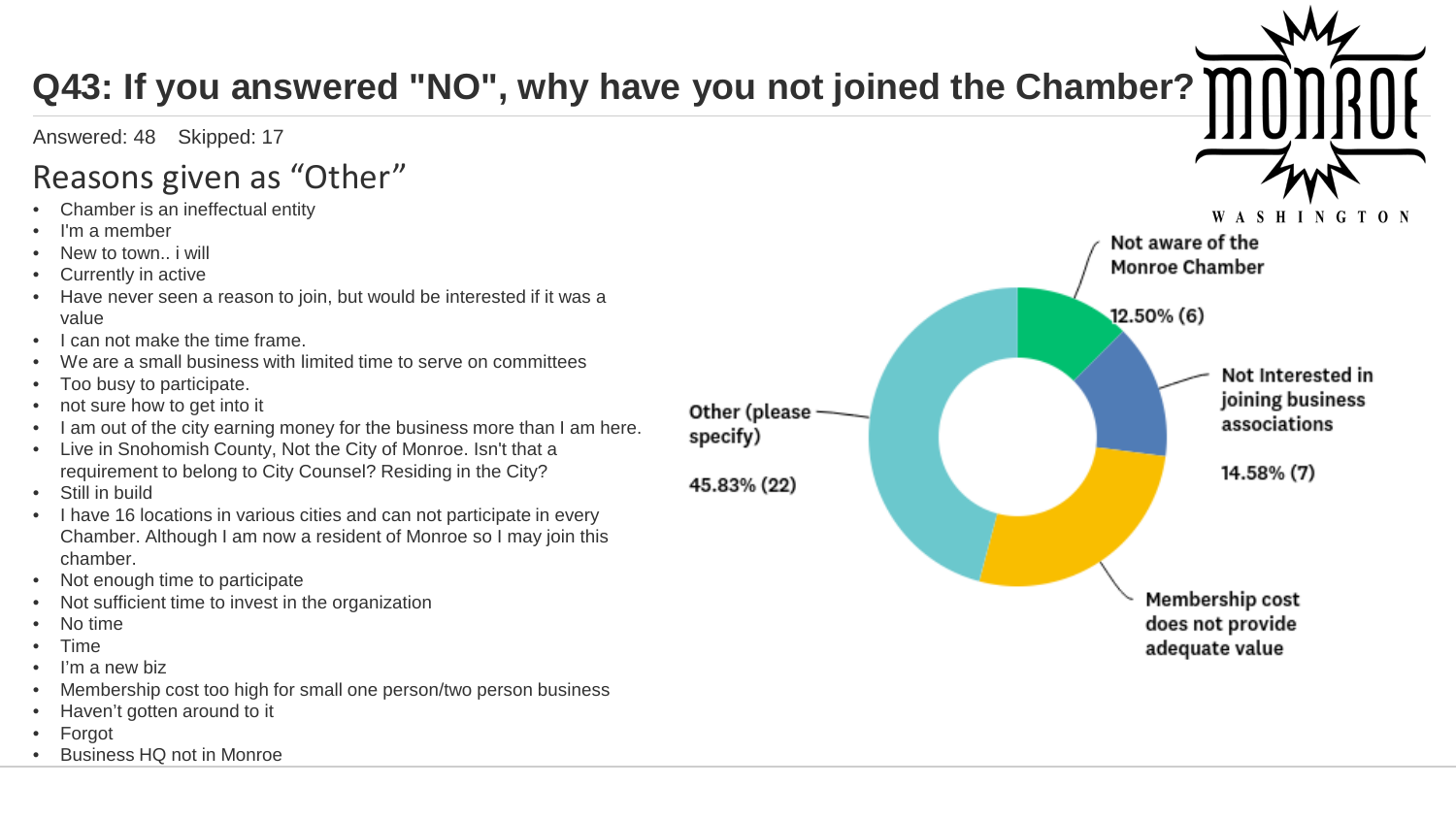**Q44: Are you a home based business?**

![](_page_29_Picture_1.jpeg)

![](_page_29_Figure_2.jpeg)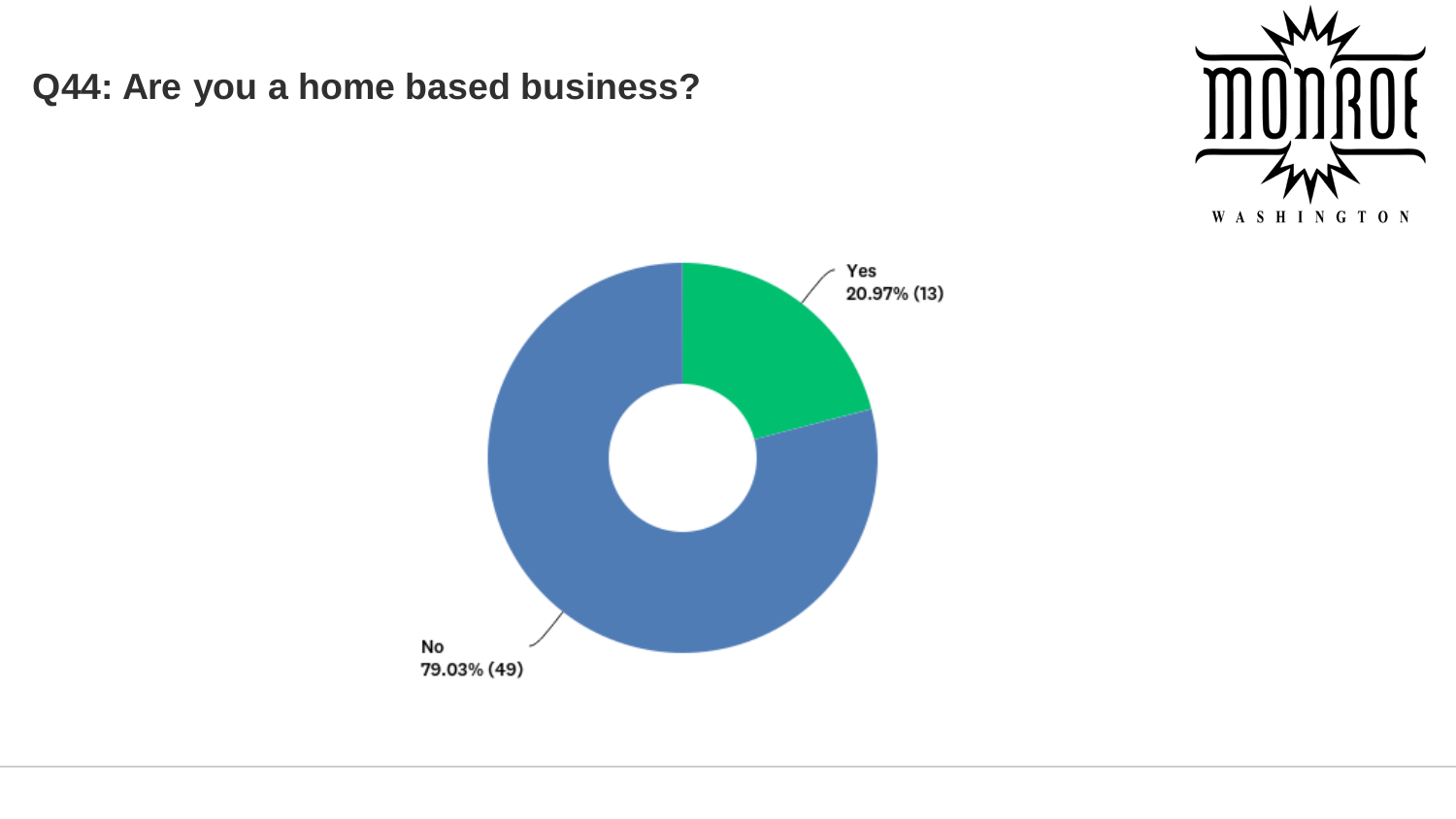# **Q45:If you answered "Yes", would you be interested in networking with other home based businesses?**

Answered: 17 Skipped: 48

![](_page_30_Picture_2.jpeg)

Q45 If you answered "Yes", would you be interested in networking with other home based businesses?

![](_page_30_Figure_4.jpeg)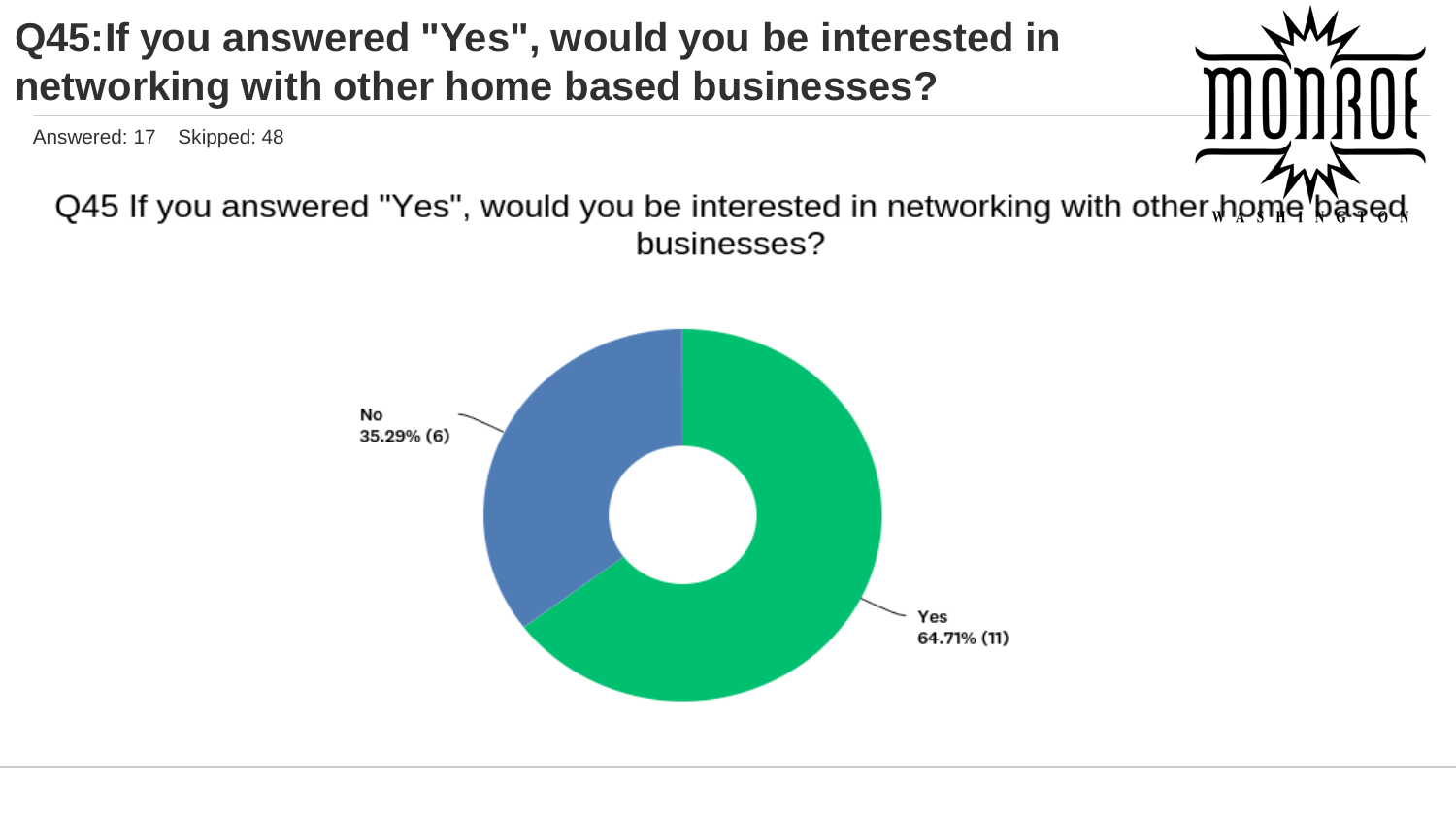**Q47:If you are a Home Based business, have you considered moving your business out of your home?**

![](_page_31_Picture_1.jpeg)

![](_page_31_Figure_2.jpeg)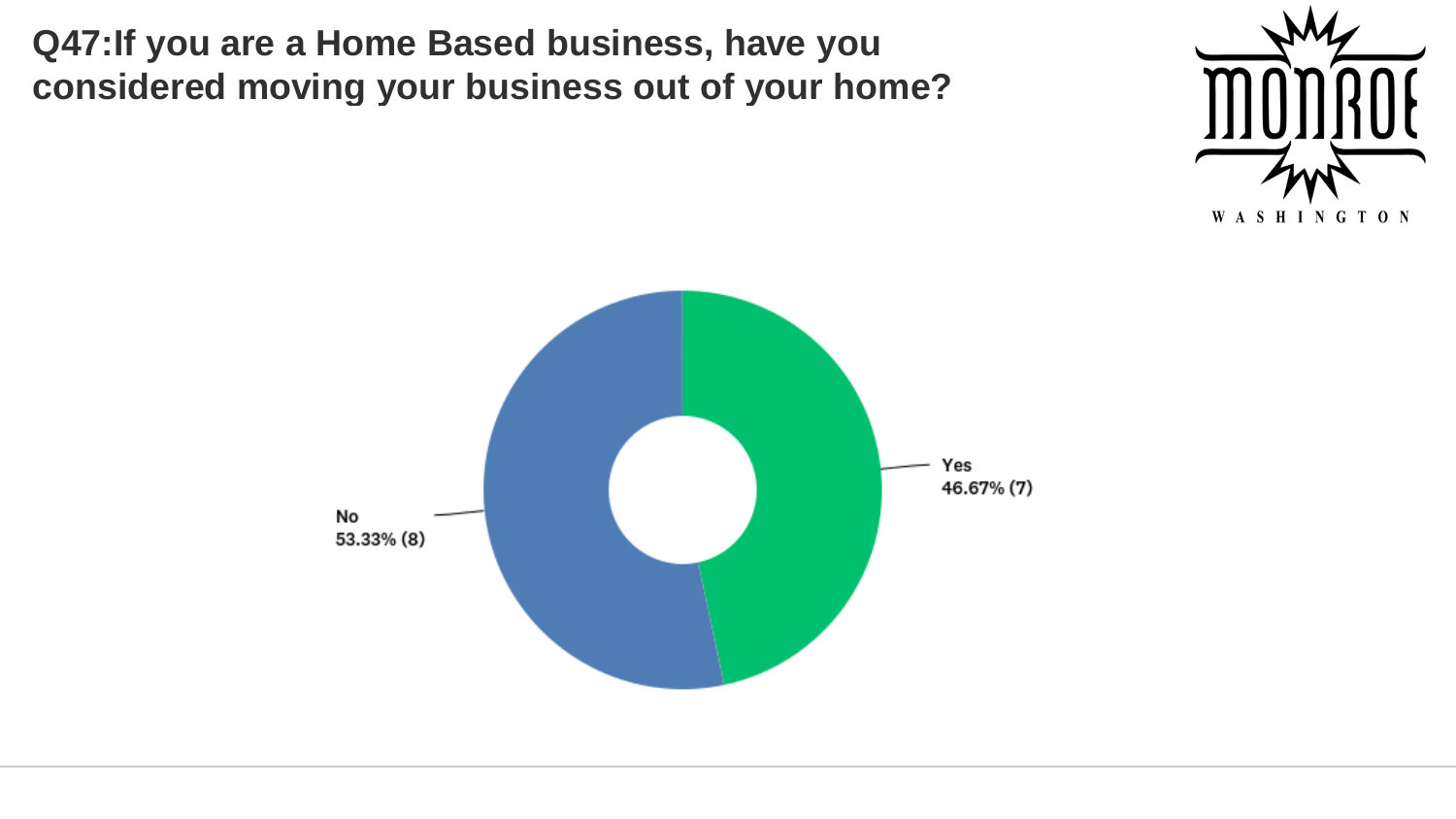### **Q48:If no, why not? Check all that apply.**

![](_page_32_Picture_2.jpeg)

![](_page_32_Figure_3.jpeg)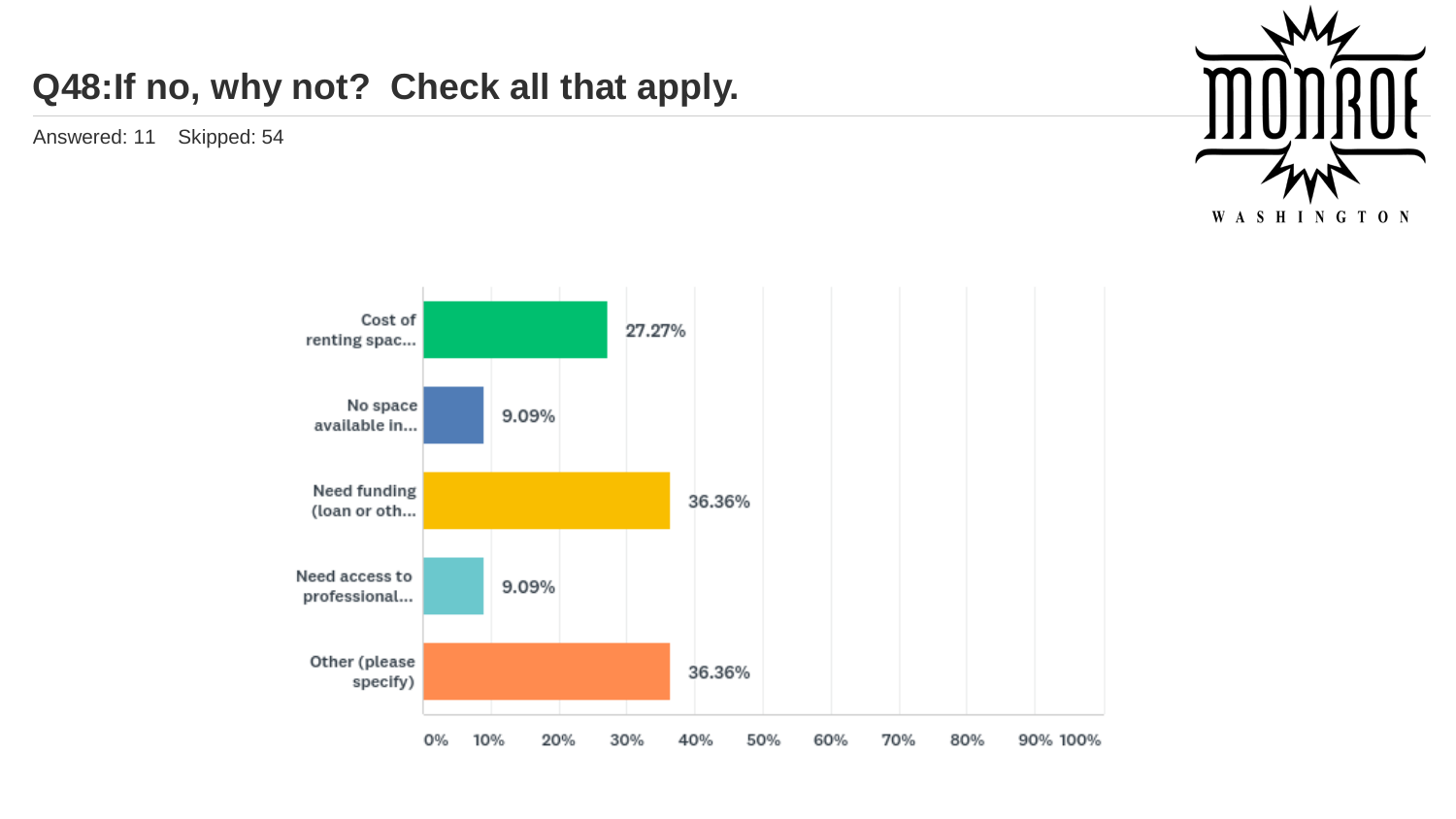![](_page_33_Picture_0.jpeg)

Q49 Would you utilize a "shared work location" that provided a workspace, wireless access,<br>printers, copiers and an independent mailing address?

![](_page_33_Figure_2.jpeg)